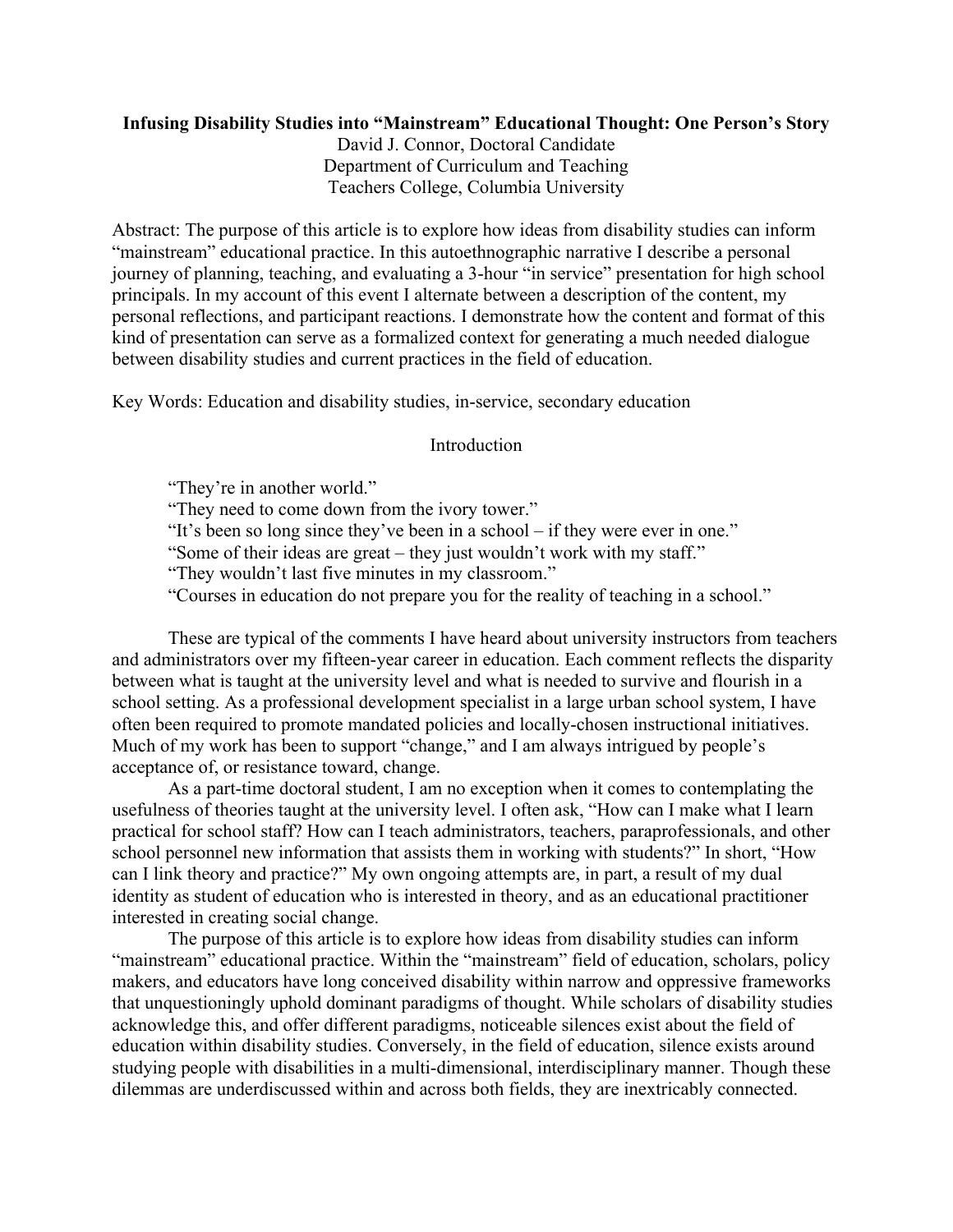By introducing "mainstream" educators to disability studies in professional arenas, longresisted conversations I am interested in pursuing are orchestrated. In focusing on one such event, I desire to share a story that reflects the struggle to bridge theory and practice. Through personal narrative, I capture my journey of planning, constructing, presenting, and evaluating a 3-hour "in service" presentation for school personnel. As such, this methodology is an example of what Richardson (1994) calls "a highly personalized, revealing text in which an author tells stories about his or her own lived experience" (521).

## Potential Significance

This article is about fostering dialogue between advocates of academic disability studies and practitioners of K-12 education. As Corker and Shakespeare (2002) write, "Theory has to be conceived as a means to an end, rather than an end in itself" (15). Originally, I felt it was a risk to create an "in-service" that incorporated disability studies because of the entrenched attitudes about disabilities held by most able-bodied school personnel. Like teaching the concept of "whiteness" to whites, it evokes an emotional response that implies a complicity in the status quo of dominant discourses that shape societal practices. In brief, the presentation was designed to make people conscious of that which is often relegated to the dysconscious or "uncritical habits of mind" (King 1991, 131). Nonetheless, I now believe that disability studies is a powerful tool in destabilizing traditional thinking within "mainstream" education venues. Furthermore, I hope that the structure, format, and information I chose to include can serve as an example of a change agent model that could be utilized by others.

## **Questions**

In planning the project, I posed two questions to contemplate and asked myself why they were important to me. The first is "How can I infuse disability studies into 'mainstream' educational thought?" Though I work with hundreds of educators, I have never had a conversation about disability studies with any of them unless initiated by me. Is that surprising? I did not know about disability studies until fairly recently. This is ironic given that I have considered myself to be within the field of special education for my entire professional career, despite questioning the majority of its practices. I am therefore led to ask, why is disability studies not addressed in "mainstream" academic journals, most universities, and in actual schools? Clearly it is a conflict of interest with almost all publications and educational institutions operating within the institutionalized special education-general education dichotomy. Given this dilemma, what then is the best way to liberate voices that appear continually silenced within and outside of academic thinking?

The second question is, "How can disabilities studies be introduced and used to challenge entrenched belief systems and attitudes towards the education of students with disabilities?" I have supported the notion of inclusive education<sup>i</sup> since I came into contact with it in the early 1990s. I have spent years working with general and special education teachers and administrators, many of whom have resisted the integration of students with disabilities into general education classrooms based upon their self-conviction that current practices are in the best interests of students. However, I have always been disturbed that the dual system allows educators to conceive of two "types" of human – one general and one special, thereby actively participating in transforming students with disabilities "into a breed apart from other students"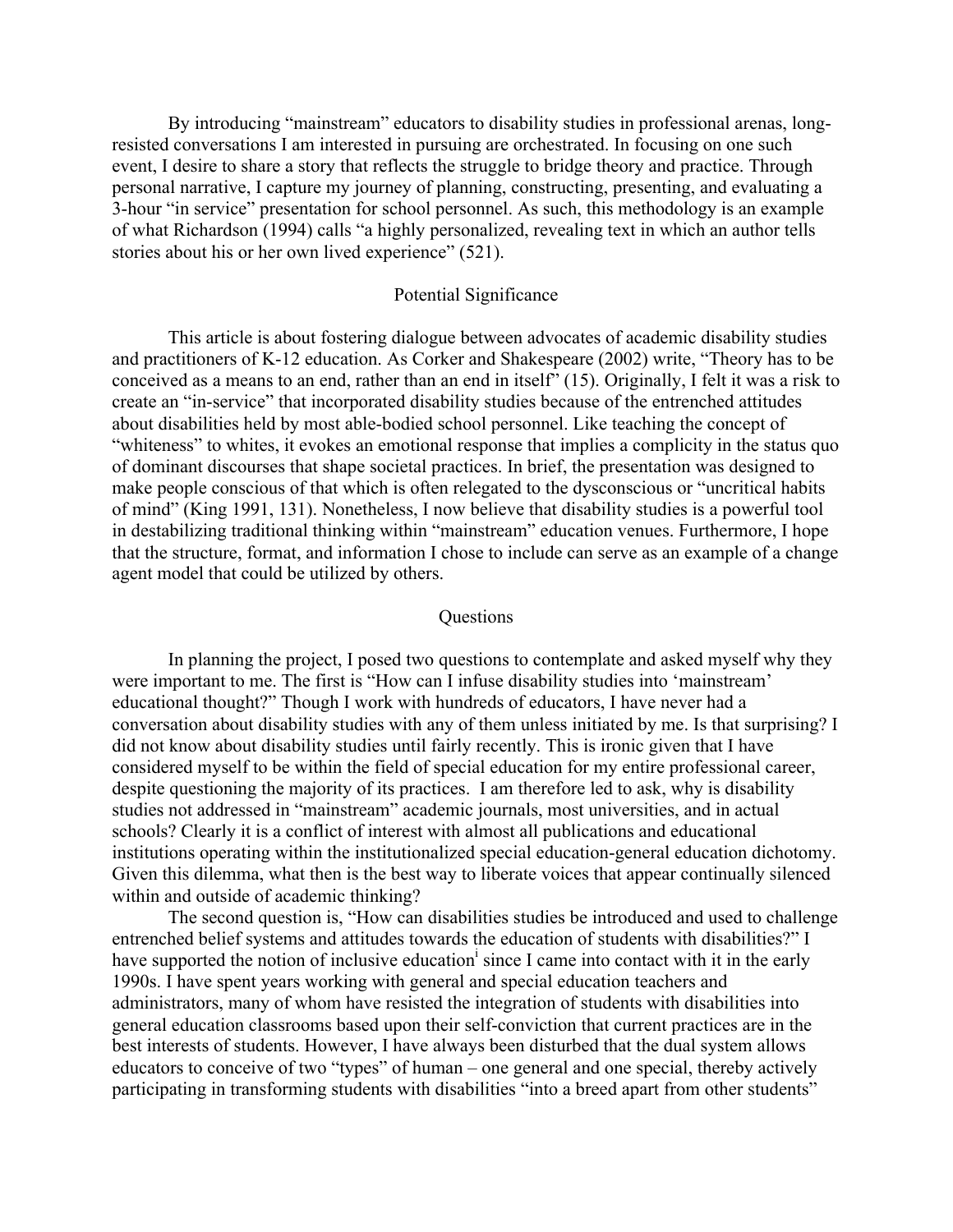## Why Disability Studies?

After working for years in special education I came to question school structures that segregated students classified as disabled, causing them great emotional and psychological pain. As I began to read literature by people with disabilities written from a disability studies framework (Rodis, Garrod, and Boscardin 2001) and research that actively sought out their usually silenced voices (Ferri, Keefe, and Gregg 2001; Gabel 2001), I developed an increasing awareness of *their* insider perspectives and interpretations of school experiences as students and as teachers. Many had internalized a sense of failure by virtue of being placed in special education classes (Varenne and McDermott 1998), some conveyed school as a site of oppression (Reid and Button 1995), while others expressed anger at their isolation (Piziali 2001; Vee 2001).

Foucault (1977) called attention to "the indignity of speaking for others" (209), yet the field of special education is traditionally comprised of non-disabled people making profoundly life-shaping decisions for people with disabilities. School structures are microcosms of the macro-culture, and as such they influence each citizen's understanding of the *place* and *value* of disabled people. As they stand today, most school structures still support the placement of students with disabilities in *separate* locations from "mainstream" peers.

Disability studies challenges such structures and the assumptions on which they are founded. Instead of perceiving disability as a deficit (physical, sensory, emotional, or intellectual), disability studies scholars assert that disability is caused "by the failure of society to remove its disabling barriers and social restrictions… in other words, disability is something wrong with society" (Oliver 1996, 129). Wendell (2001) criticizes the non-disabled's obsession with prevention and cure that "focus public attention on the medical model, which leads us to ignore the social conditions that are causing or increasing disability among people with impairments" (31). The claim is clear: people are not inherently disabled. *It is society that disables them.* 

The dominant paradigm that medicalizes disability is directly challenged by advocates of the social model who have sought new ways of conceptualizing disability. The former paradigm has reigned since the rise of the medical profession in Western society (Foucault 1994), while the latter is ideologically located in a framework of social change akin to the Civil Rights movement pioneered by African-Americans in the 1950s (Hampton and Fayer 1990).

In many respects disability studies is a relatively new discipline, exploring different ways of thinking about the world in relation to the phenomenon of "disability." As such, disability studies does not claim to be a unified field of inquiry, but rather reflects multiple perspectives simultaneously. And while the social model is the primary conceptual framework within the emerging canon of disability studies, its own hegemony is challenged from within. Shakespeare (1994) feels the social model is overly simplistic and needs a more complex definition that considers various social phenomena because "people with impairment are disabled, not just by material discrimination, but also by prejudice. This prejudice is not just interpersonal, it is also implicit in cultural representation, in language and in socialization" (296). While concurring material societal barriers exist, Shakespeare also raises questions about *attitudes* toward people with disabilities and how *attitudes are formed.* Wendell (1999) points out that in their haste to challenge the medical model, some disability scholars may contribute to replacing one restrictive paradigm with another, minimizing the complexities of disabilities, and neglecting the medical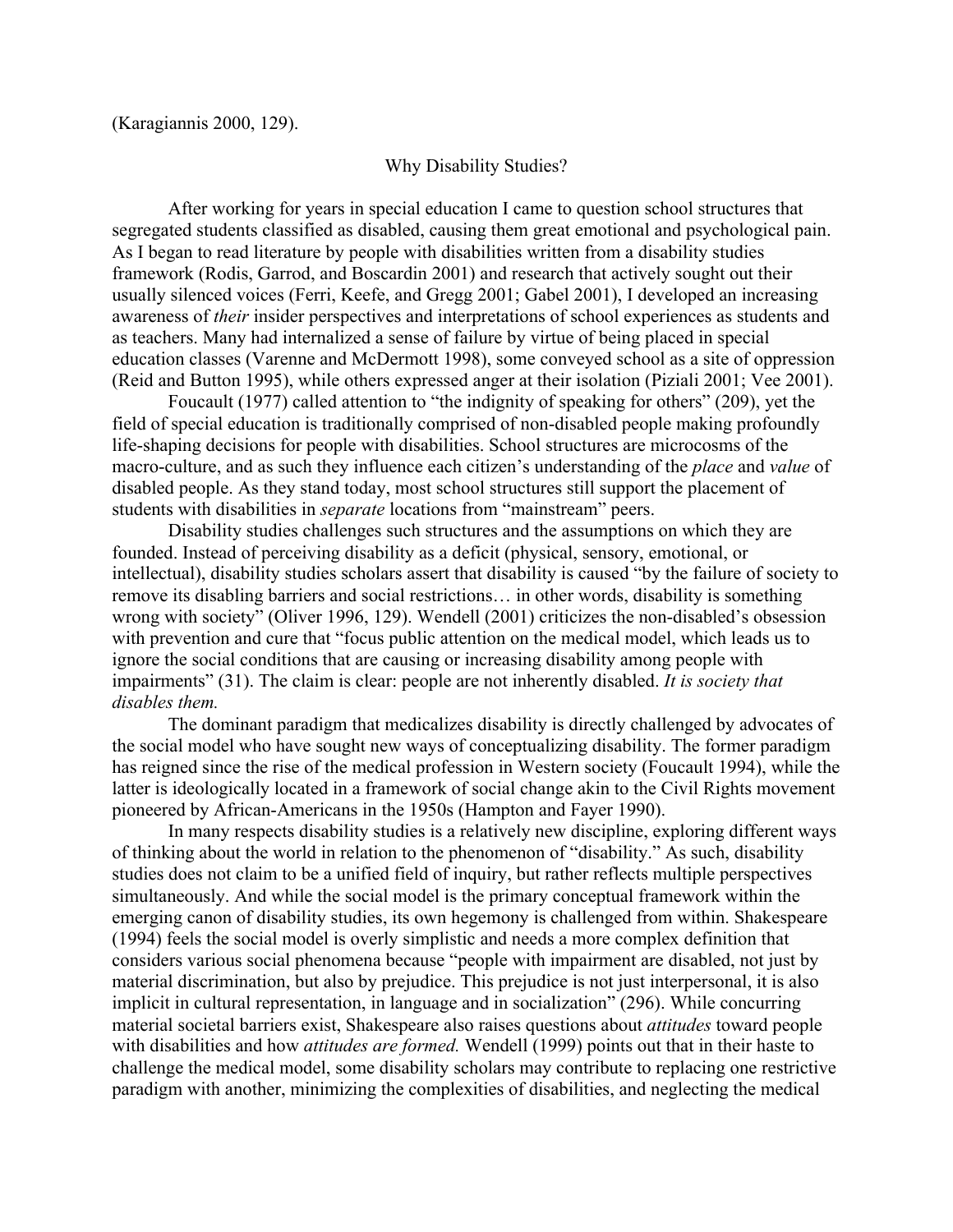connection altogether – which is, in fact, a large part of reality for many people. She writes, "We must learn how to live with the suffering body, with that which cannot be noticed without pain, and that which cannot be celebrated without ambivalence" (332).

However, these conversations typify discussions in the emerging field of disability studies, reflective of a common desire for multidimensional and critical understandings of disability, hitherto neglected in dominant scientific-medical paradigms. People with disabilities have reason to mistrust traditional research methodologies and conceptual frameworks of disability, characterizing them as "at best irrelevant, and at worst, oppressive" (Oliver 1996). Prevailing scientific-medical notions of prevention and cure associated with disabilities deflect attention from the actual lived experience of disabled people, while simultaneously fostering strong associations of pity and patronization thereby effectively furthering oppression (Shapiro 1993).

Disability studies is therefore an academic discipline invested in challenging traditional thinking. At its core is an increasing number of people with disabilities – be they scholars, research participants, or both – speaking from center stage, with and without able-bodied allies. This central positioning gives rise to opportunities for the non-disabled to establish "a permanent relationship of dialogue with the oppressed" (Freire 1970). In redefining "disability" and "normalcy," scholars in disability studies challenge the presumed hegemony of the non-disabled; the namers are now questioned by the named. As hooks (1994) points out, the privileged act of naming:

"…Often affords those in power to access modes of communication and enabled them to project an interpretation, a definition, a description of their work and actions, that may not be accurate, that may obscure what is really taking place" (62).

What takes place in our schools is an example of the subjugation of the disabled by the non-disabled. It is these pervasive and seemingly taken-for-granted policies and practices that scholars in disability studies actively seek to transform. The reasons or justification of this subjugation and its results will be addressed and challenged throughout the course of this article.

#### Theoretical Framework

A disability studies lens is valuable because it seeks to actively challenge societal practices in and out of the academy. As Linton (1998) notes, "The enormous energy society expends keeping people with disabilities sequestered in subordinate positions is matched by the academy's effort to justify that isolation and oppression" (3). She also claims that "the term *disability* is a lynchpin in a complex web of social ideals, institutional structures, and government policies" (10). In untangling and illuminating parts of the web, I seek to bring a more complex understanding of disability – including social, cultural, and political ramifications – for those who are identified with this label.

## Method: The Value of Story

This study is a personal narrative; a story by and in part about me and the people with whom I came into contact. I chose personal narrative as methodology for several reasons. First,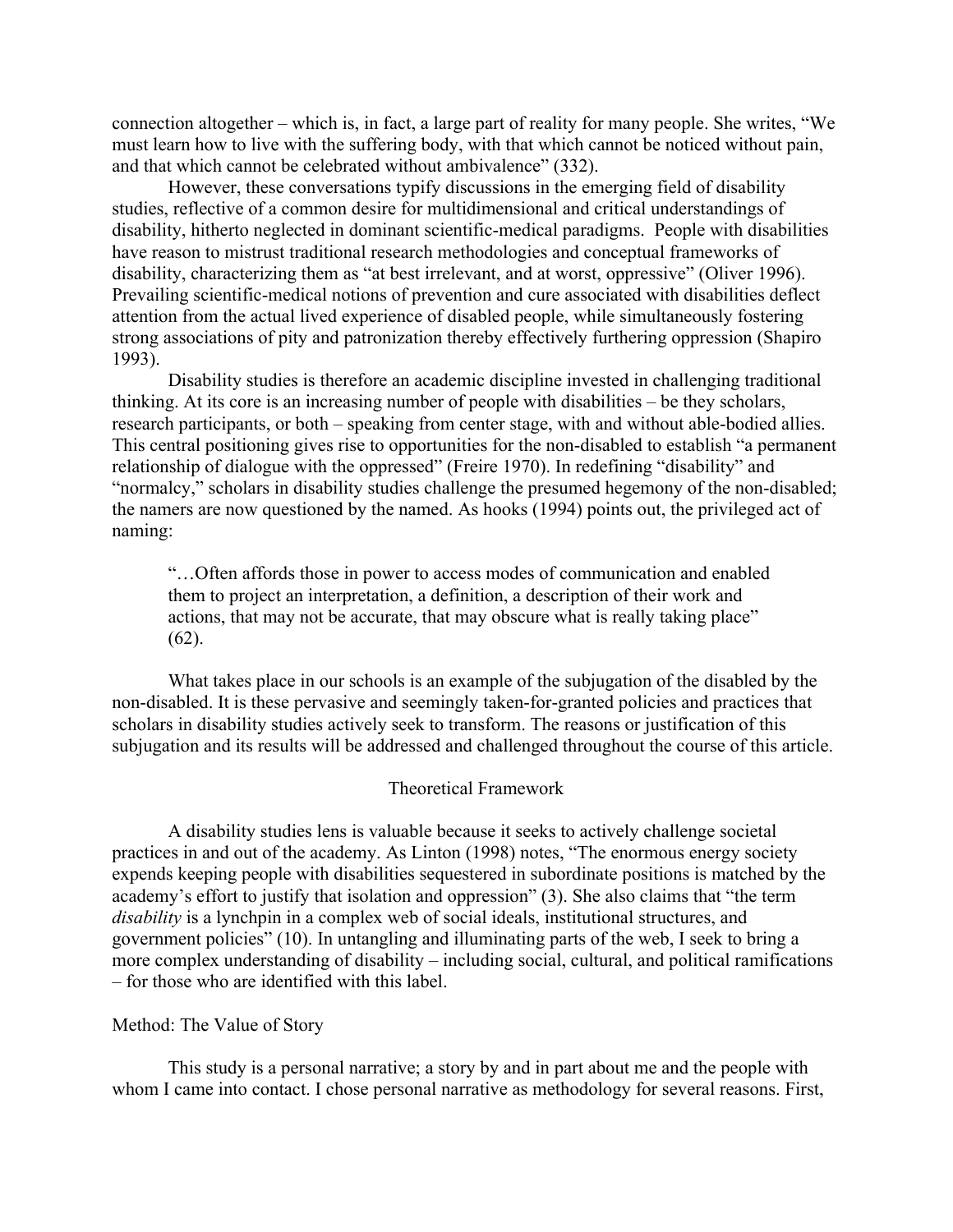narrative inquirers often work in a particular context and "on a small scale" (Elba-Luwisch 1997). For these reasons, namely "the study of the unique and the contextual," Gudmundsdottir (1997) concurs that "narratives have succeeded where other methods have failed" (1). Because I describe a highly contextualized specific event, I believe narrative a fitting choice. Second, this presentation is a seemingly ordinary occurrence in which the power of narrative can be demonstrated because I seek to "capture events and phenomena in such a way that we are [I am] able to bring them 'up close' as opposed to 'out there,' distant and abstract" (Gudmundsdottir 1997, 1). Fairbanks (1996) believes that narratives yield a particularly valuable form of knowledge. He explains, "Analyzing the complexities of the ordinary through the stories individuals tell us or the events they experience together in light of theoretical concepts is one of the primary means of constructing knowledge through narrative" (327). Third, narrative is inextricably meshed with the *act* of teaching itself, as "teaching can only be known through story" (Doyle 1997, 93). As a presenter I knew I would encounter audience members with stories they needed to share, tales of self, family, school, etc. I also knew I would engage in swapping some stories, and recognizing their stories as part of *my chosen material*. As Anderson (1997) notes, "Knowledge communities provide bridges between theory and practice and are 'seeding grounds' for competing stories that may lead to meaningful, enduring, educational change" (132). Fourth, it is this very process of dialecticism that is part of narrative research. As a method, it "redraws the distinction between public and private, holding the materials of one's personal life as essential to an understanding of one's work, and particularly so, when one's life and work are concerned with education" (Elbaz-Luwisch 1997, 81).

As a *personal* narrative, this article can also be viewed as autoethnographic. Bullough and Pinnegar (2001) have asked the question, "Shouldn't teacher educators study their own practice, since one's practice is… who we are?" (14). I agree with Ellis (1997) when she writes, "Autoethnography should be self-absorbed" (122), and the autoethnographer "... also needs to be absorbed within the world she inhabits and the process she finds herself a part of, which also work their way into one's identity" (123). Furthermore, I believe that autoethnography is not self-absorbed in a merely narcissistic manner. Rather, it allows the author to be the prism through which meaning is being made. In this article, I am not saying look at me, but rather *look with me* and *look through me*. Researchers must be self-reflective about their own knowledge and beliefs, and the relationship these play in the constant reshaping of our own identities. We must remember our "… stories we bring as researchers are also set within the institutions within which we work, the social narratives of which we are a part, the landscape on which we live" (Clandinin and Connelly 2000, 64). With such knowledge, claim the authors, comes responsibility and the need to act on beliefs because, "We are complicit in the world we study… [and therefore] we need to... offer up research understandings that could lead to a better world" (61).

The pursuit of a better world can mean questioning established practices. As a methodology, autoethnography contravenes an accepted notion of social science, that of separating subject and researcher, thereby rejecting objectivism and what Johnson (1987) calls its "god's-eye view about what the world is really like" (x, cited in Clandinin & Connelly 2000, 36). This study is a text I have created, and I readily acknowledge it as "a construction rather than realist interpretation, one version of reality rather than the only version" (Tierney 1997, 25). As Lincoln (1997) has attested, "all texts are created from partial perspectives, and that furthermore, that is the best we can hope for" (37). My partial perspective, therefore, has been framed through the use of autoethnographic narrative in which I am: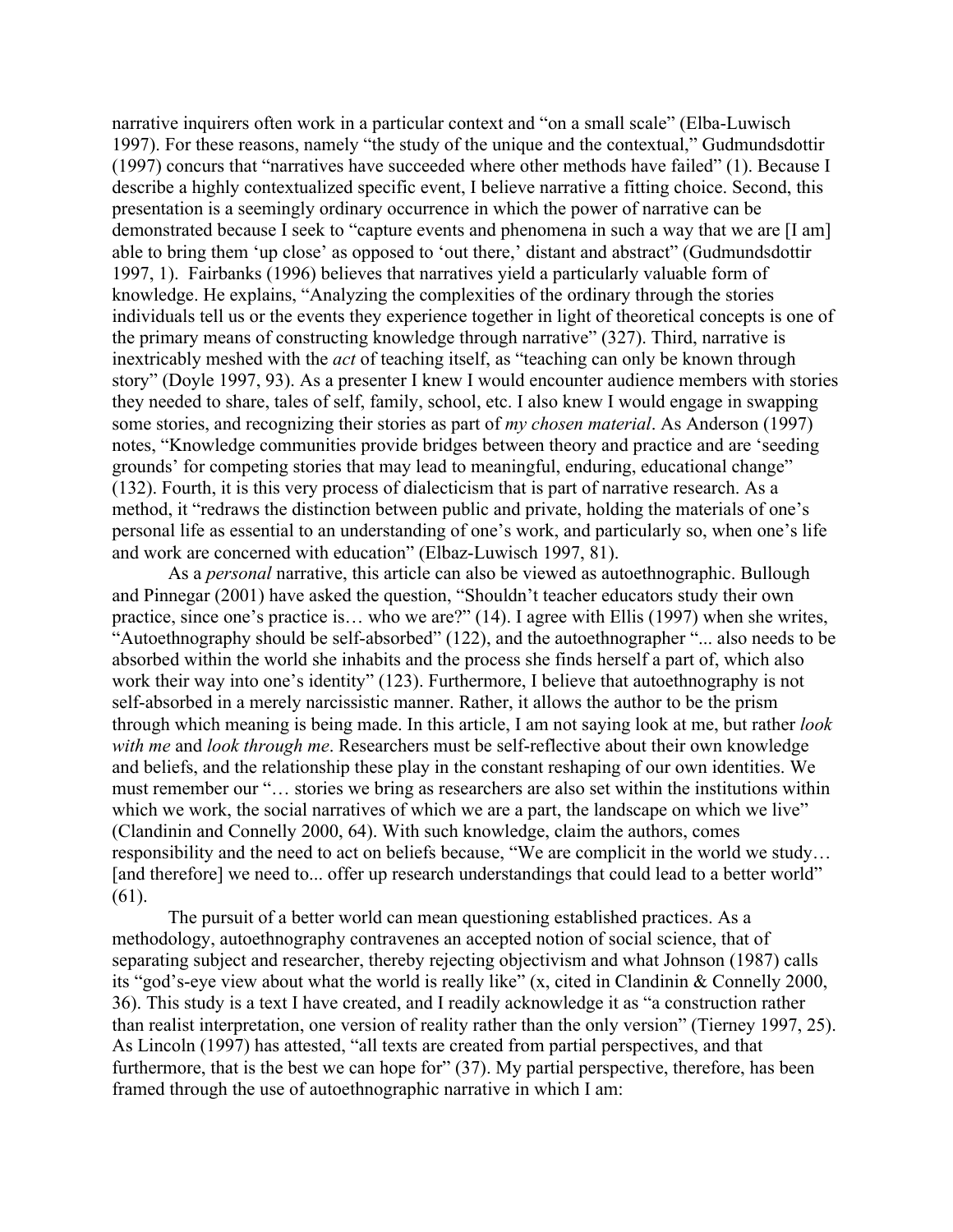"An object of inquiry who depicts a site of interest in terms of personal awareness and experience; it utilizes the self conscious or 'pervasive nervousness' referred to by Geertz (1988) to reveal subjectively and imaginatively a particular social setting in the expressions of local and grounded impressions" (Crawford 1996, 167).

# Background and Context

In this research I describe and reflect upon a presentation I did during the spring of 2002. First, I will describe the context from which it evolved. This information is important because it demonstrates how educators can be proactive in introducing disability studies by seeing new opportunities in familiar situations. Originally, I was asked to present "The First Year of Implementation of The New Continuum of Services" to 50 counselors, educational evaluators, school psychologists, and teachers of speech (many of whom prefer to be referred to as "clinicians"). This "new" continuum is the response of the Board of Education to the Reauthorization of the Individuals with Disabilities Education Act (IDEA) (1997). Having presented on the same subject for the same group twice the year before, I was wary of having little more to say than in previous times. After deliberating, I agreed to do it if I could spend fifty percent of the time on "increasing disability awareness" before I delivered the content of the workshop presentation, as described in the originally proposed title. I informed the administrator that I wanted to introduce new material and would take risks that may intrude upon people's comfort zone. Despite trepidation – I did it. According to my own impressions, and the written feedback, the presentation went well. However, I noticed by reading facial gestures, body language, and covert exchanges that it *was* discomforting at different times for different people.

The following month I was asked to present to two groups of principals on the topic of team teaching. As I co-planned each session with representatives from their groups, I suggested a slight modification of the presentation on disability studies already developed to be an equally weighted piece preceding their targeted content. I explained that this would generally deepen their understanding of (re)integrating disabled students into general education classrooms.

For the second presentation I was a guest speaker in a different school district, but the third presentation I was on "home ground." My narrative in this article will focus on the third presentation, although I refer to other sessions occasionally. I drew on material from a variety of sources, most notably my Advanced Seminar in Disability Studies at Teachers College.<sup>ii</sup> Other sources included film clips and videos I have used in previous staff development sessions or graduate courses, along with materials I constructed.

I am aware that I cannot capture three hours of an interactive event within a few pages, so I have taken some liberties. I write the following section in the present tense, which draws readers into the text, making them feel more like they were there. The section weaves the content of the presentation with audience responses. I convey this information as text, rather than dialogue, although, I recognize that in doing so, I lose the excitement and immediacy of discussion and debate in which knowledge is constantly (re)contested and (re)appropriated (Bakhtin 1986).

I have included my thoughts in italics. This reveals – among other things—my decisionmaking, personal reflections on the way we operate as schools in a society, and my hopes for new ways of thinking. I acknowledge that there is a risk of these two devices becoming blurred,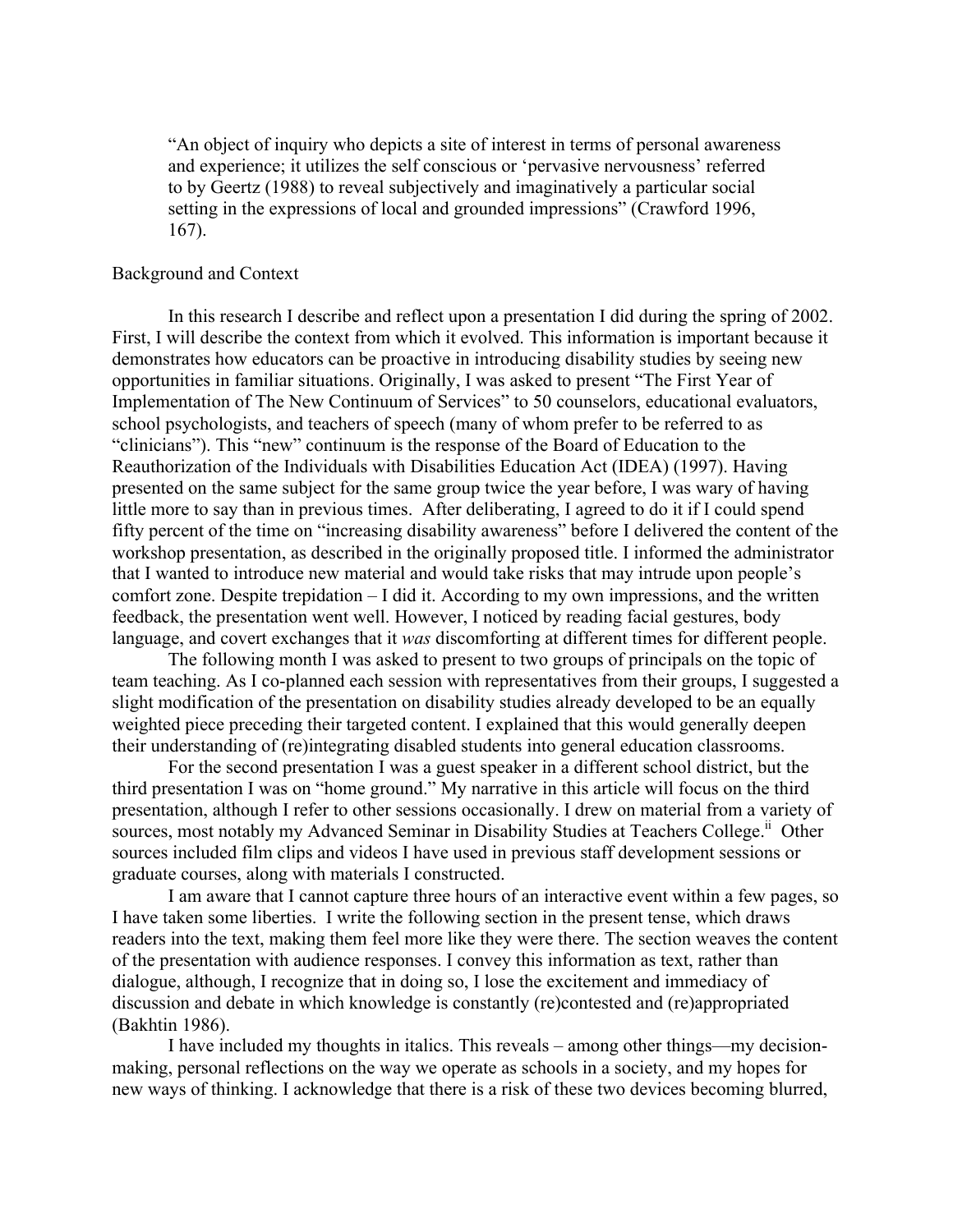but hope this serves not as a distraction, but rather a way to convey a richer, more complicated text.

To avoid interrupting momentum, my narration moves between sections without stopping to introduce each one. However, for those who may wish to utilize the format or a variation of it, I have also outlined the presentation in a linear manner, as shown below:

- 1. Popular Notions of Special Education.
- 2. Framework: Reconsidering Disability as Private Citizens and Public Employees.
- 3. Objectives of Presentation.
- 4. Choosing and Using the Lens of Disability Studies.
- 5. Calling on the "Minority Model."
- 6. Listening to "The Disabled."
- 7. "What does it mean to be 'able'?"
- 8. "What is meant by 'disability'?"
- 9. Foregrounding Privilege.
- 10. Challenging the Status Quo.
- 11. The Politics of Exclusion: Contemplating Brown v. Board of Education (1954) and the Reauthorization of the Individuals with Disabilities Education Act (1997).
- 12. Issues of Access and Integration in Schools.

Note that each segment is of a different length, depending on the overall flow of the workshop. Different methods of instruction were utilized to facilitate the process of information. Each presentation fluctuates depending on what needs to be stressed. In section 11 it may be interesting to target different "minority" groups to explore similarities and differences.

I used different methodologies within the presentations to promote active participation. These took the form of individual reflections (silently or in writing), frameworks for guided note-taking when watching videos, interactive dyads, conversations in small groups, and whole group discussions.

#### Presentation

The title of the presentation is "Students with Dis/abilities: Team Teaching as an Option in The New Continuum of Services." One of my aims is to challenge (and derail) the way principals think about disability. I purposely do not use "Special Education" in the title, as that concept has ossified into signifying a segregated place, rather than a service. The "/" in "dis/ability" serves to disrupt expectations. Though the term may appear awkward, it is designed to jar initial associations non-disabled people have in relation to the word "disability" which is to immediately emphasize what people cannot do, over what they can.

*I had many concerns before this presentation. It is has been my experience that principals dread meetings about special education that they see as overly bureaucratic, selfconsumed with regulations and mandates, and view as "kids with problems." Most issues are immediately deferred to the assistant principal for special education. I also know that principals are extremely busy, overwhelmed people with incredibly difficult jobs. I was going to take them into areas many had previously resisted.*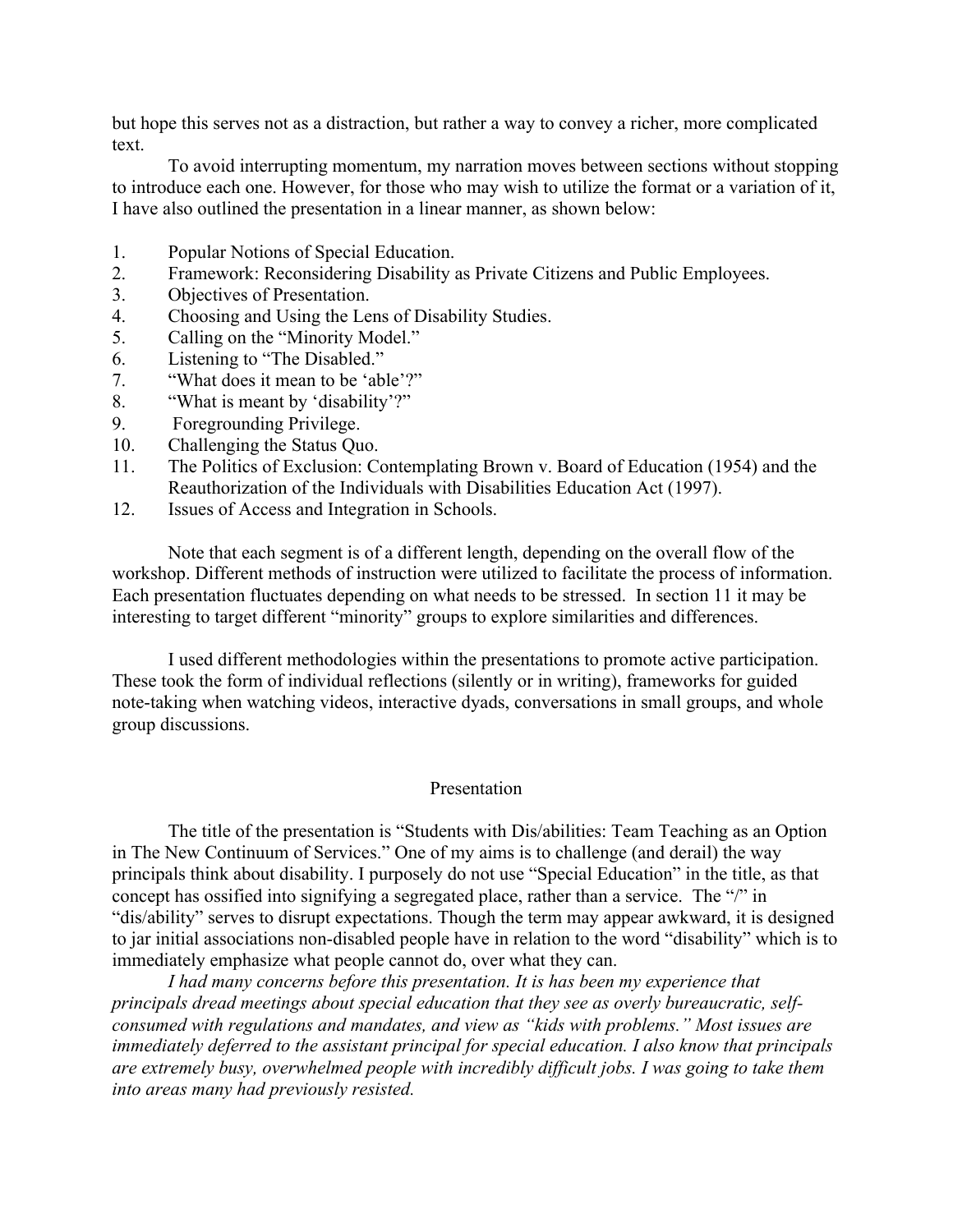*My superintendent and a host of other high-ranking administrators would be there. What if the presentation didn't go well? What if it was too ambitious, too jarring, too "off-putting"- perceived as disconnected from their schools? These thoughts were always at the back of my mind, yet I convinced myself that mine was the right approach, no previous strategies over the years had created the change I had hoped to see by this time.*

For the opening section, I have chosen a clip from the television show, *The Simpsons*. In this two-minute snippet, Bart arrives at his new school, and instantly becomes popular with his classmates. However, when the teacher calls upon him to read cursive script, Bart is unable to do so, never having been taught it—this results in his being escorted to the "Leg Up" program. His peers here include a student who speaks another language and is assumed to be slow, a girl who bumped her head one day and woke up in the program, and a boy who starts fires. The teacher asks students to take out a safety pencil and a circle of paper, to "finish work on the letter 'a.'" When Bart asks, "Let me get this straight – I'm supposed to be in the  $4<sup>th</sup>$  grade, and I'm going to catch up by going slower? Goo-goo." The entire class begins to chant "goo-goo, goo-goo." Soon, Bart looks dejected as he half-heartedly joins in a game of musical chairs (in which none are taken away), and the teacher claps her hands to proclaim, "Everyone's a winner!" Once the clip is over, I pose two questions for participants to discuss in groups--What did you see? What is the message?

*The Simpsons clip is a good "opener" because, through exaggeratedly comic stereotypes, it clearly illustrates a school in which: (a) there is a place to put students who do not meet grade-level expectations; (b) that place is filled with other stigmatized children; (c) they exist in a land of perpetual remediation with a deceptively artificial reality (is everyone a winner--or a reject?). To substantiate this critique, I relate a personal anecdote about a recent school visit I made to a special education class. A student said she wanted to sit out of sight from people passing in the hallway, for fear she would be identified as retarded. When the teacher said, "You're here because you're special," the student replied, "Bullshit."* 

I transition to articulate that we are going to contemplate "disability," not "Special Education" *per se*. To do this, I ask audience members to think in dual terms for the entire duration of the presentation--along one track for themselves as individuals (who they are, what they believe, and why they believe) and along another track as an employee (working within bureaucratic parameters, legislative issues, and other buffers). I want to acknowledge the tension between both "situations" and have a discussion that is not only confined to schools, but encompasses how non-disabled people generally view the disabled.

*I think everyone is connected to "disability" in some way. For those not personally disabled, a family member or friend connects them to the issue. The duality of thought that I want to encourage helps me ease people's thinking between educational practices and societal practices at large. It needs to be highlighted that further access to classes for the "general" population is only one step in the larger struggle for access in society.*

At this point I explicitly state my objectives--participants will: (a) compare the implications of being labeled "disabled" v. "non-disabled" in school and society; (b) examine and analyze their individual knowledge and belief system about people with disabilities; (c) hear the perspectives of people with disabilities (d) explore team teaching as one option to support the increased integration of students with disabilities.

*The agenda is heavily frontloaded with disability issues, yet their application to classroom experience will be demonstrated when I shift the presentation to the practicalities of*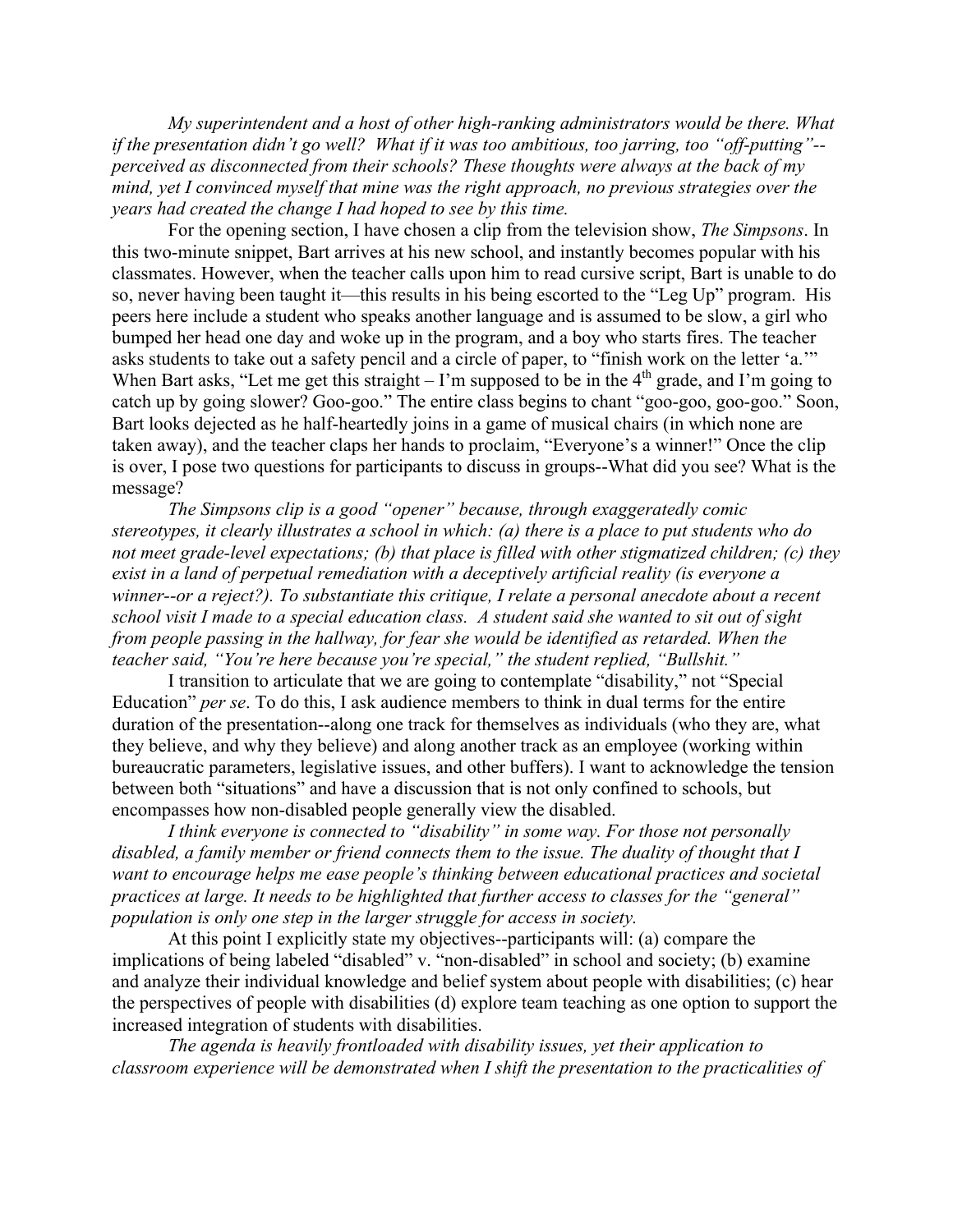# *team teaching. It is important to connect practice to theory throughout, and especially to partake in conversations about classroom practices.*

I now bring their attention to the important point that this presentation will be using the lens of dis/ability Studies. I ask rhetorically, "Why have I chosen this lens?" I share my impression that the skin around special education is extremely thick, yet needs to be penetrated in order to reach a place in individuals where they can begin to see what is not usually seen, and that what we take for familiar can be seen as something else. Sharing my belief that the framework of disability studies affords me this opportunity, I make clear that our conversations will not be about business as usual; we will be taking risks. I introduce them to Linton (1998) and the notion of seeking to re-conceptualize disabilities:

"Disability studies has arisen in the past twenty years to focus an organized critique on the constricted, inadequate, and inaccurate conceptualizations of disability that have dominated academic inquiry. Above all, the critique includes a challenge to the notion that disability is primarily a medical category" (2).

*I decide not to problematize the notion of the social model. For most, if not all, participants it is their introduction to the notion. Recognizing the asymmetry of knowledge and therefore power (Foucault 1980), I consciously decide to aggressively emphasize the social over the medical model in order to make an impression*.

For the purpose of this presentation, I next suggest people think of disability within a "minority model." For some, it is useful to picture people with disabilities as a "minority" similar to people of color, women, gays and lesbians, Latinos, Native Americans, Asian-Americans, I lead a discussion on how minority groups came to be formed, how various disciplines of study have evolved and are represented in many academic departments. I ask people to privately identify with one or more "minority," and to keep that identification at the forefront of their thoughts for the balance of the presentation.

*I know almost everyone can relate to some aspect of being minority. I want to connect emotionally with people, to make personal these issues of exclusion and powerlessness, to acknowledge how marginalized people with disabilities are in our society. In using this ongoing analogy, I hope I do not make anyone too uncomfortable. However, I believe a certain amount of discomfort and tension in pedagogical practice can serve as an opportunity to grow (Kumashiro 2000).*

I ask that we be always mindful of the question, "Who is speaking?" I explain that one of the things that attracts me to disability studies is the opportunity to listen to the voices of people considered disabled. If we think of how the minority with whom participants have identified are portrayed or described without members of the group having a voice in proceedings – how do they feel? People in such positions often get angry, feeling "wrongly" portrayed and stereotyped. I know that if I want to learn more about a particular group that is not like me, I have to go to the source. I either talk *with* "them" or read books *by* "them." Scholars and research participant in disabilities studies have described being systematically kept out of mainstream dialogues. I ask, "When do we listen to the voices of the disabled?" People slowly concur that in most situations rarely, if at all. For this reason I have brought their voices with me. I proceed to share overheads of quotations from young adults with disabilities who have gone through school systems and survived. Marshall (2001) describes, "As a child, it was very shameful to be in the Learning Disabled classes or be considered 'retarded' in any form... Having a learning disability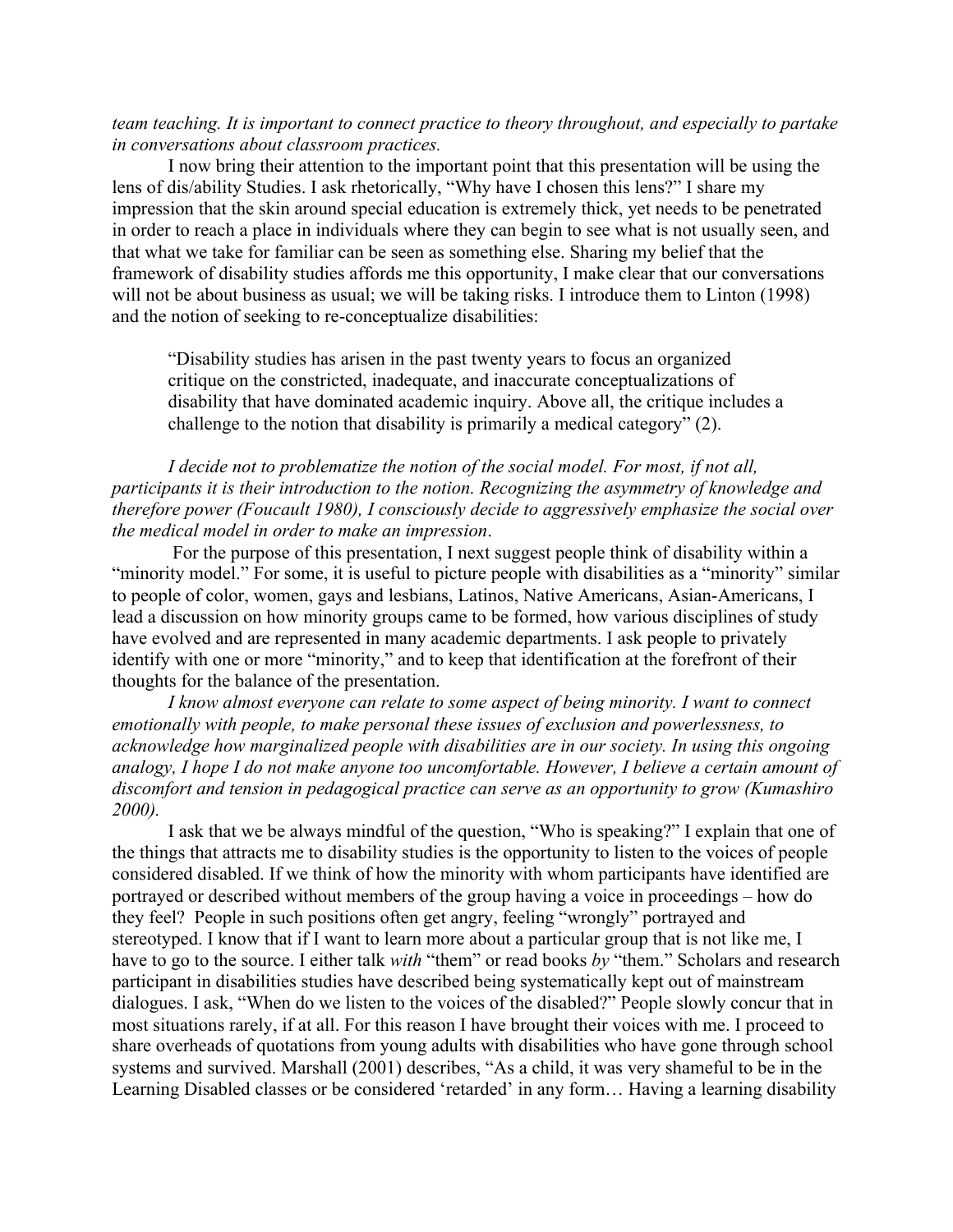is only a small part of who I am" (120). Pelkey (2001) claims, "... I was taught to hate myself… my foundation for hating myself grew out of my much noted shortcomings and lack of abilities deemed positive… I became less than" (18). In challenging the negative associations with having a disability, O'Connor (2001) seeks to redress the imbalance and provide a more accurate description:

"There are so many positive aspects of ADHD. For example, I can do many things at one time successfully… My main goal is to be able to control my ADHD in certain settings, and to use it as an advantage, rather than taking drugs to suppress all my creative energy… The problem is that most of the literature about ADHD is written by people who do not have ADHD. They generalize… and say the symptoms are concrete. This is extremely offensive to me… [As] my situation can be totally different from another person with ADHD" (71).

What do these quotations tell us? In contrast to Marshall's (2001) description of his LD, we are all too familiar with the label of disability coming to dominate the school identity of a child. Pelkey (2001) describes how her abilities are de-emphasized until the picture she has of herself is that of a person lacking something, making her less valuable than others. O'Connor (2001) conveys the annoyance of having a meaning made by others imposed on her, when she knows differently, knows better.

Together, these three testimonies convey the stigmatization, shame, and misunderstanding experienced by students with disabilities in schools. Almost all quotations I use are from people with disabilities and/or disabilities studies scholars. I want to turn the tables, and invite participants to hear some points of view that do not usually get much attention.

Bearing in mind we have established that people with disabilities often perceive schools and society quite differently from the dominant group, I now move to how people with disabilities primarily stress the problem of social barriers. Furthermore, a stress on social barriers deemphasizes, and ultimately rejects, the medical model of disability. A quotation from Wendell (2001) is shared:

"Prevention and cure both focus public attention on the medical model, which can lead us to ignore the social conditions that are causing or increasing disability among people with impairments. Moreover, given the history of eugenics, there is a reason to be skeptical about whether prevention and cure are intended primarily to prevent suffering or eliminate 'abnormalities' and 'abnormal people'" (31).

This is a simple but fundamental idea that is capable of moving people's thinking. However, people seem so invested in the "objectivity" of science as the ultimate "solution" to "problems." Mitchell and Snyder (2000) link the responsibility of science to how it has shaped widespread thought, casting various "groups" of people as inferior and/or undesirable:

"Physical or cognitive inferiority has historically characterized the means by which bodies have been constructed as "deviant"; the Victorian equation between femininity and hysteria; the biological racism that justified slavery and the social subordination of racial minorities; psychiatry's categorization of homosexuality as a pathological disorder; and so on" (2).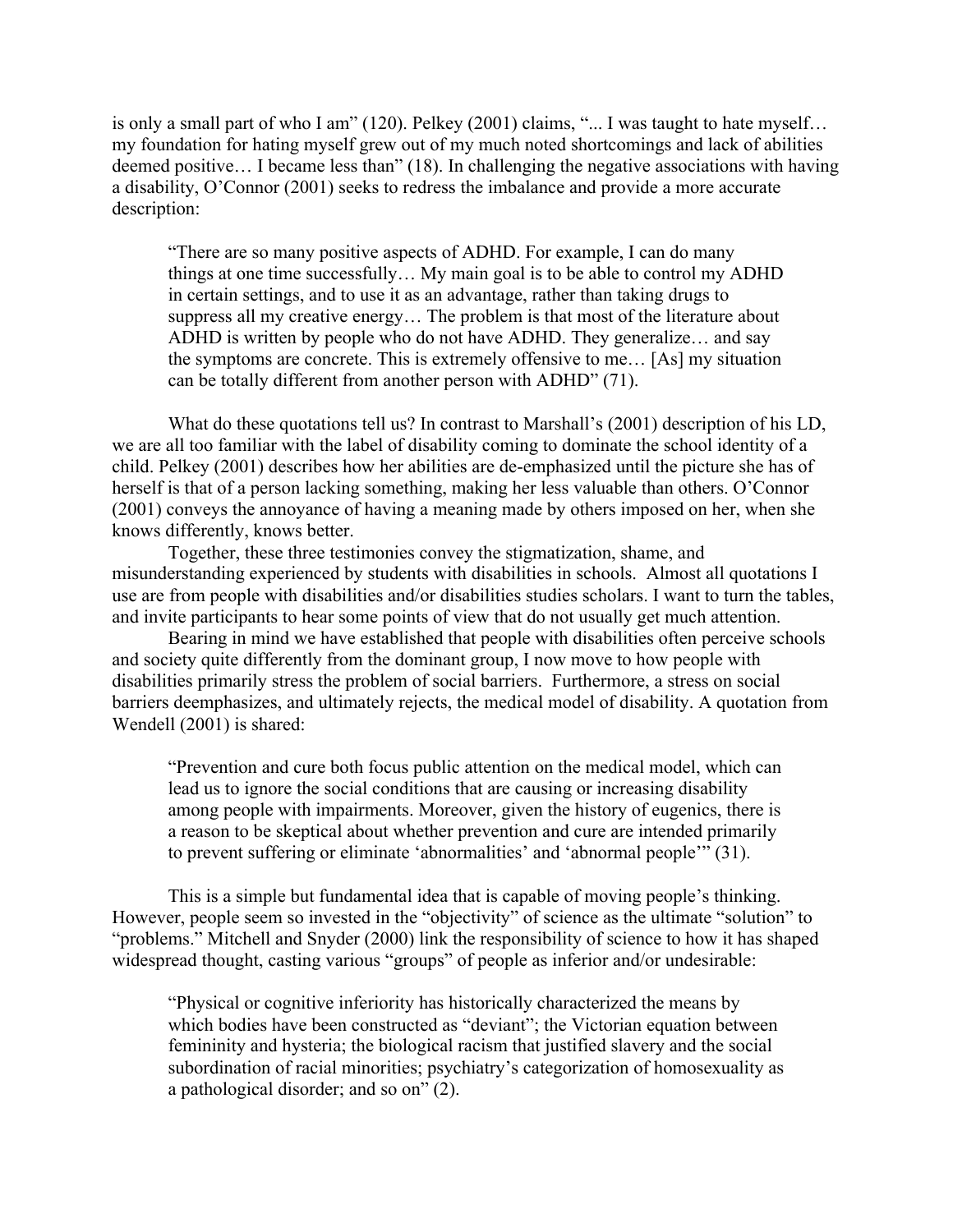Scientific beliefs and practices can and should be questioned. Scientists have been mobilized at various times to defend practices in the interest of dominant groups. They have supported female biological inferiority, people of African descent being valued as three-fifths of a Caucasian, and the electrocution of gay people as "aversion therapy." It seems we still struggle through the damaging vestiges of 19th century medicine. I wonder, for what oppressive practices will our society be remembered?

I turn the tables, by asking "How do the disabled view the able bodied?" This is a provocative question, akin to more familiar (though arguably equally discomforting) notions of "How do blacks perceive whites, women perceive men, gays perceive 'straights'?" I reveal Morris's (2001) opinion to them:

"Generally, non-disabled people are undecided about whether they want a society which contains people who look different, who need support, who need to make changes to make buildings and houses more accessible to them, who need more resources for education and health, etc. In a lot of situations they would rather we weren't born, or were 'allowed to die'" (12).

This is a visceral statement and is included because it strikes a chord. I am able to remind people that the disabled were the first to be systematically killed in Nazi Germany. Referred to as "useless eaters," "Nature's mistakes," and having "lives not worth living" (Proctor 1995), they were eliminated by the hundreds of thousands, yet are rarely commemorated in Holocaust museums. I also ask about contemporary issues such as amniocentesis, and how any suspicion of an abnormality in the fetus usually means pressure on the mother to terminate. I probe, even if we do not take Morris at face value of literally "dead," then what about symbolically? Do not many "able bodied" people want the disabled out of sight--in institutions, special facilities, special schools, and special classrooms?

*After this discussion, can the audience still be so sure that Morris's sentiment is too strong? I do not want people to be overcome by guilt or feel defensive to the point that they are no longer receptive, but I do want to show how everyone is implicated in these issues—and how we must weigh our complicity or resistance. There are so many sources from which to draw, and many points to make, however, I chose the quotations above because, together they make a powerful statement that cannot be ignored; the disabled are systematically discounted and marginalized by the able bodied, including in institutions of education in which we all work.*

I now link this train of thought to special education. Linking special education as it is currently configured with broader issues of accessibility, I share Skrtic's (1991) comment that "Special Education…[is] the profession that emerged in twentieth-century America to contain the failure of public education to educate its youth for a full political, economic, and cultural participation in a democracy" (24). I ask a series of questions--Is it democratic to remove students from access to the same instruction as their non-disabled peers? In the case of high school – how do we justify placing students who must take rigorous exams into classes not taught by content area specialists? How many people in the room would like their own child placed in high school special education classes, knowing they had to be as prepared as the next student for the world beyond school?

*The questions, in turn, provoke a series of discussions. I believe linking access to democracy and highlighting the absurd illogic of mandating examinations for everyone but not*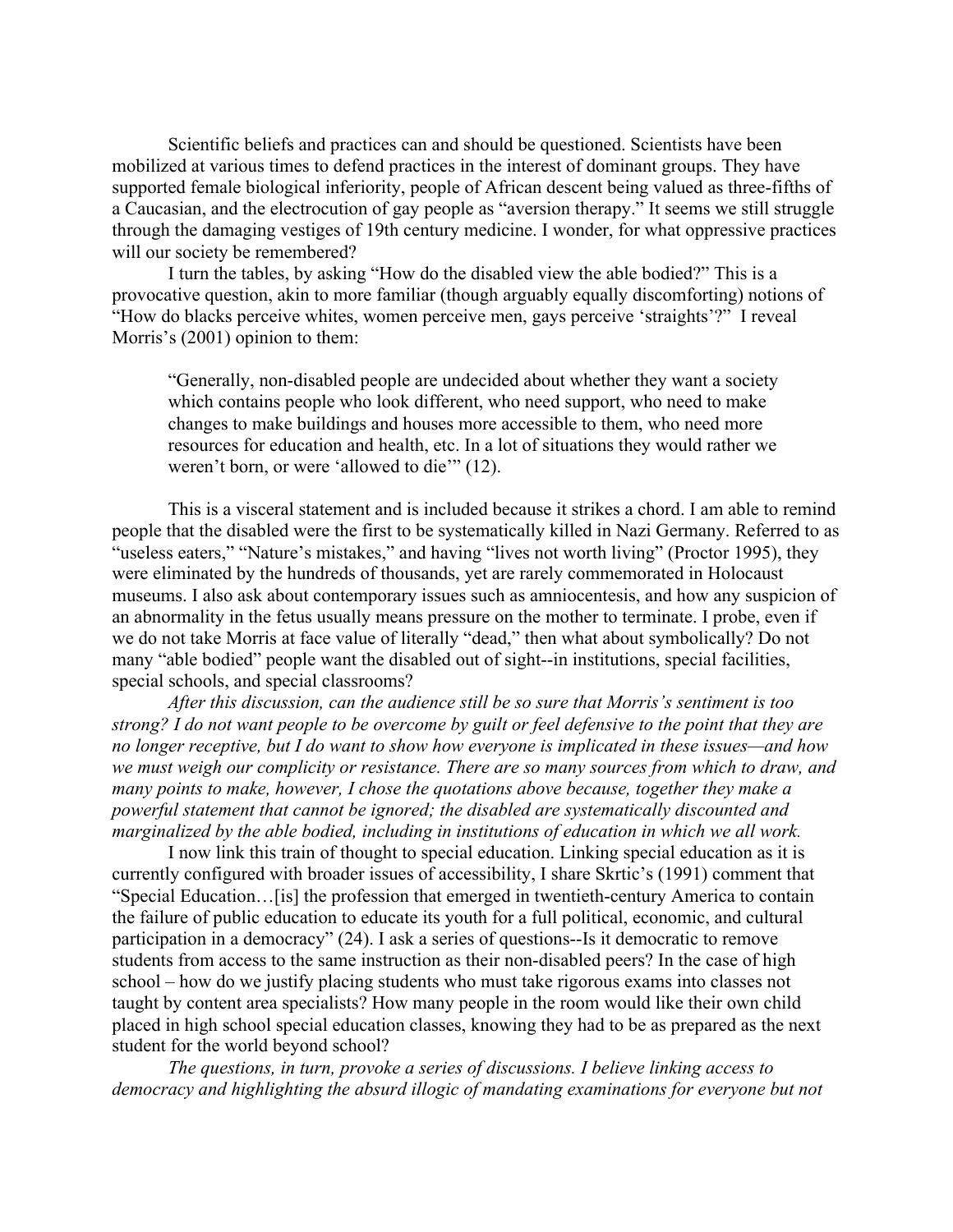*requiring everyone be taught by content-certified specialists confronts current inequities that are deliberately ignored within current school systems. The last question also hits a nerve because they know, and I know they know, the inferior education the majority of students receive in segregated environments. Part of me winces when I push this question, yet I feel it is making the emotional connection I desire by calling forth acknowledgement in our complicity in oppressive school structures. However, what ultimately propels me are the sentiments expressed by Delpit (1995); such classrooms are acceptable for "other people's children" and "those with power are frequently least aware of—or at least willing to acknowledge—its existence" (24).* 

In wanting to link the asymmetry of power between those considered able and disabled, I now ask groups to discuss the question, "What does it mean to be able?" I ask this because I want to see how (or if) people come to reflect upon what they assume is "normal". The question is puzzling to some, intriguing to others. I decide to share with them some written responses I had collected from a previous version of the presentation with "clinicians". They read, to be "able" means:

To be free from prejudice. To have access to all places. To be able to help others. Not to have needs or behaviors that others find annoying. To be within the group.

I ask, "What do these statements tell us about the able reflecting on being able?" In short, they do not have to concern themselves with (ableist) discrimination; they can go where they want when they want; they are in a position to be magnanimous; they do not annoy people through their differences; and perhaps most of all – they belong on the "inside;" they are part of society.

Once we have contemplated different versions of what is meant by able-bodied, it is necessary to contrast that with the question, "What does it mean to be disabled?" To facilitate this, I show an image of a five-piece jigsaw. The middle piece reads "Disability." Others contain the words "Physical," "Sensory," "Emotional," "Cognitive/Intellectual". I encourage an open discussion. What exactly is it that unites these words with the lynchpin of "disability"? We inevitably arrive at the concept of "normal," which is critical to our thinking. As we gravitate to the topic of "normal" I ask - "What is normal? Where did it come from? Who gets to decide? What happens as a result of these decisions?" I watch and listen as small groups and sub-group conversation spin off in multiple directions.

Now that I have participants troubling the concept of "normal," I ask them to focus on a quotation by Davis (1995), "When we think of bodies in a society where the concept of the norm is operative, people with disabilities will be thought of as deviant" (29). We now broaden the conversation about the mythical norm and its relationship to the concept of average. By virtue of having a norm, we must also consider those that fall outside of it in terms of physical, emotional/behavioral, sensory, and cognitive differences. In terms of the latter, two standard deviations from the norm in scientifically sanctioned IQ tests means you do not belong to the "average" group. In the subsequent segment, I attempt to draw from our previous discussions on ability, disability, and the concept of "normal" through asking, "What kind of privileges do the non-disabled have, and by implication, what are some of the privileges that the disabled do not have?"

*I wonder if the frankness of this question is off-putting for participants? If so, why? This question is indirectly asking, "Who labels who? What benefits do the labels bring--to the labeler*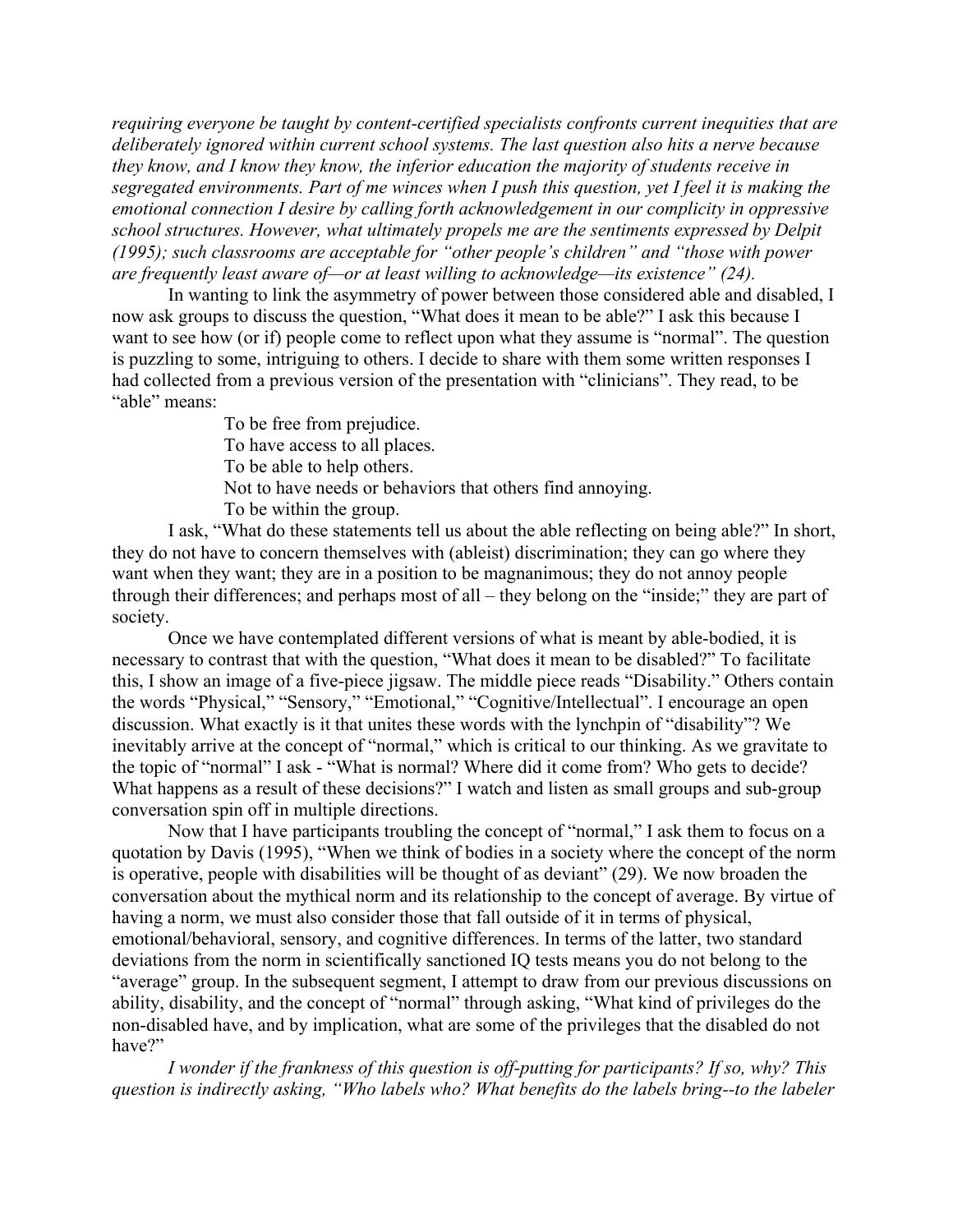*and the labeled?" I contend that it is demeaning for students to be designated as belonging to special education. As witnessed by the student who wished to stay out of view of her passing peers, this is a form of public humiliation that remains deliberately unrecognized by educators who work with students labeled with various classifications.* 

I remind people that my interest in creating and delivering this presentation is to challenge the status quo of the perceptions of people with disabilities. I ask them to contemplate some commonplace practices that disability studies scholars believe harm individuals, including the idea of normalcy and its relationship to IQ tests (Davis 1995; Linton 1998). I briefly paraphrase the history of the Bell Curve and its origins in astrology (Gould 1996) – noting how it became transformed from the "error curve" to the "normal distribution curve," thereby supporting the wholesale theory of innate intelligence. A frightening part is the still widespread use of such tests in evaluating students for disabilities. Parents are often informed that their child "is" literally a number as if fated to be cast in fixed digits (Valle and Aponte 2002).

*Though I question how much we can change the monolithic structures embedded within our education system, I would rather challenge them than work without questioning them. However, I have noticed that they appear as a given to many colleagues. At a previous session, I asked psychologists and educational evaluators to reflect upon the origins and history of the tools of their profession—particularly notions of IQ and the Bell Curve and share their knowledge with others present in the room. I was met by what I can only describe as "stunned silence," as if I had crossed an invisible line by asking them to say why they believed in what they were doing on a daily basis. This reticence to question and reflect on one's professional epistemological stance, confirms my belief that many professionals accept their role as "willing agents in their own discipline" (Allan 1999, 24). In doing so, they absolve themselves of complicity in current practices, regardless of the damage done to those labeled (Gartner and Lipsky 1987; Karagiannis 2000; Lipsky and Gartner 1997; Skrtic, 1991.)*

In order to bring into focus the actual experience of segregation, I associate disability issues regarding access with what I call "The Politics of Exclusion". By this, I mean systematic efforts by institutions to "contain" a group of people perceived as markedly different from the norm; the difference regarded as grounds to deny social inequality. In the next segment I ask participants to contemplate Brown v. Board of Education (1954) and the Individuals with Disabilities Education Act (1997). I ask how justifications for exclusion been made? What can we learn from examining them? I am careful to note that I do not conflate disability with race. However I do want us to contemplate connections and differences to deepen our thinking. I show a video clip from the television documentary series *School* (2001) that vividly portrays life for students and teachers in segregated settings, how parents mobilized to fight for access to better conditions for their children in a country deeply divided on issues of race, and the passing of legislation that led to major social changes.

*I do not wish to offend African-Americans by incorporating this segment. It is powerful to examine moral inequalities, and contemplate why they were segregated in the first place, and who benefited from maintaining exclusionary practices. "Separate is inherently unequal" is a phrase that is clearly articulated in the video. I have noted other connections between exclusionary practices such as labeling, segregation, attitudes, fear, dependency, value, behavior, language, and access to school supplies. There have been connections between disabled and moral "minority" groups throughout the literature for decades (Oris and Landers, 1984). In contrast, one disconnection is the provision of Least Restrictive Environment (LRE) in IDEA that stresses the option of placements on a continuum of services, thereby not*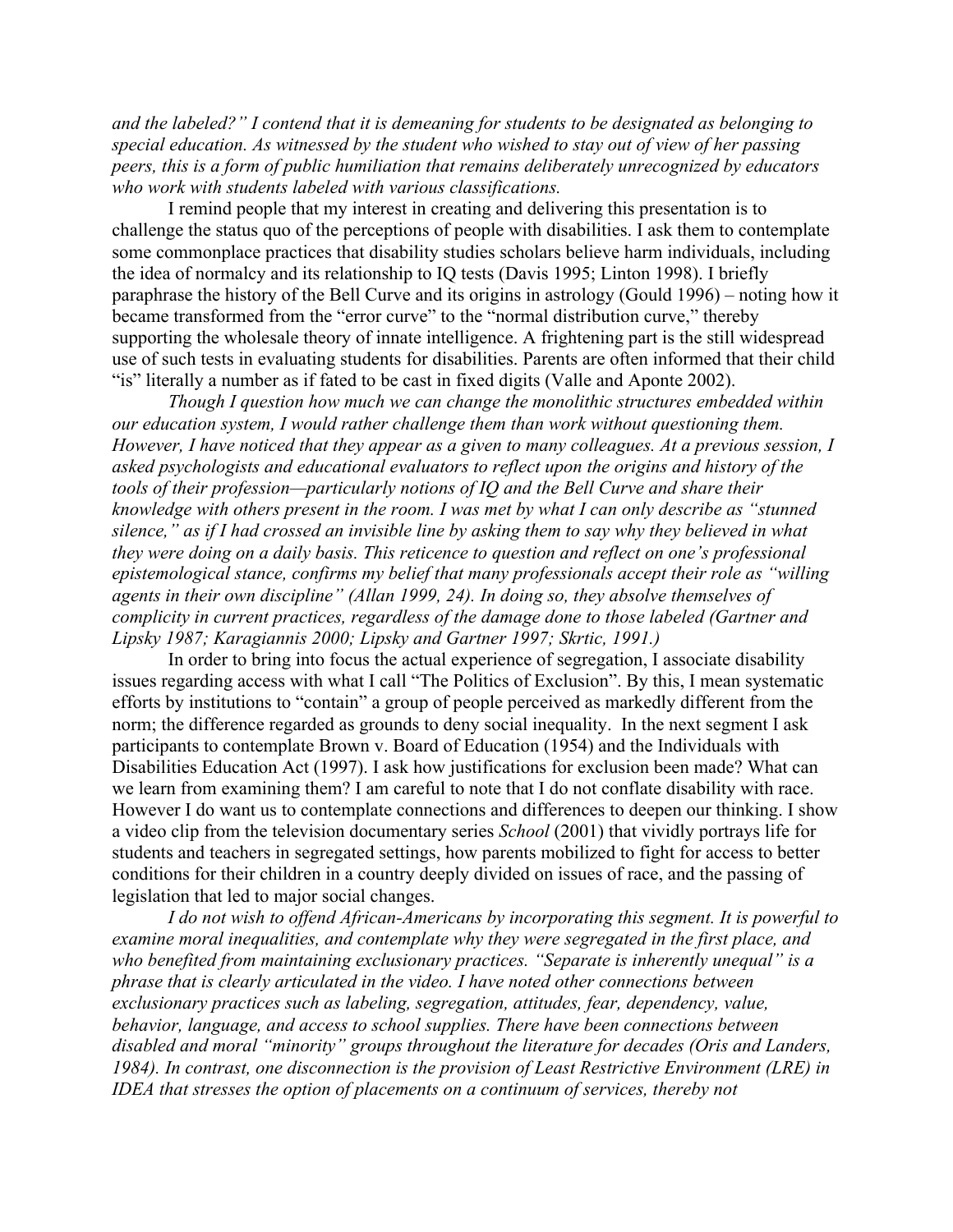*guaranteeing general education classes for all students. Martin, Martin, and Terman (1998) have noted that, "There is a persistent tension between the requirements of appropriate education and least restrictive environment" (35).* 

In many respects, the concept of LRE has been interpreted to justify segregation. As we are approaching the end of the first segment, I ask how integrated students with disabilities are in the schools of the principals in attendance? Though this question may appear outmoded, in my experience the overwhelming majority of schools still have separate staff, classrooms, and locations (often attic, basement, or wing) for students labeled disabled. I ask why are schools vehicles where integration is supposed to take place? Disability studies supports the civil right of the disabled to have access to life among the able. Is public schooling representative of the way the nation is envisioned at large?

*In the group discussions that follow, I wonder how people describe their schools to peers. Schools vary so much – the ones that opened in the early 90s are mostly inclusive, while the older and larger schools have experienced a two-steps-forward, two-steps back approach during the last decade. I wonder to what degree the principals are moved, or unmoved, by this presentation. I also wonder what might they do to improve the quality of experience for students with disabilities?*

At this point, we take a break. When I invite the participants back, I link these philosophical and theoretical conversations to practical matters by demonstrating how team teaching is one way of supporting students with disabilities in the general education curriculum. I also shared a synthesis of recent findings about principals and inclusion and distributed selfmade materials designed to help them create and nurture team teaching arrangements. At the very end of the session, I distribute a short feedback form consisting of three questions: (a) What did you think was useful? (b) What questions are still circulating in your mind? and (c) What pieces need to come together to make this [inclusive practices/stress on team teaching] work?

#### Discussion of Audience Response

The information I have chosen to analyze is the principal's engagement in and reaction to the presentation. Comments made during the event, along with anonymous written feedback, and personal anecdotes are discussed. As I was packing my materials to leave, one principal said, "What you are doing is trying to change the way people think." That was true, but how successful was I?

#### Epiphanies

Among the 26 responses from principals, some tapped into the direct challenge posed by disability studies. One wrote that s/he appreciated my "effort to affect the belief system of the solidly bell-curvy/innate paradigm [of intelligence]." Another wrote, "[the] discussion on personal thoughts/beliefs was powerful." Many commented upon the opportunity "for exchange of thoughts," especially one who shared that inclusive practices are "a special challenge in our building." One wrote of the need, despite the odds, to attempt "changing the mind sets of some adults that are suspended in time." Several thought it "helpful seeing the bigger picture," and one claimed "all of the analogies dealing with 'separate but equal' helped to better understand the way segregating students with disabilities should be perceived." These comments suggest that some participants were provoked into contemplating familiar terrain through a new lens.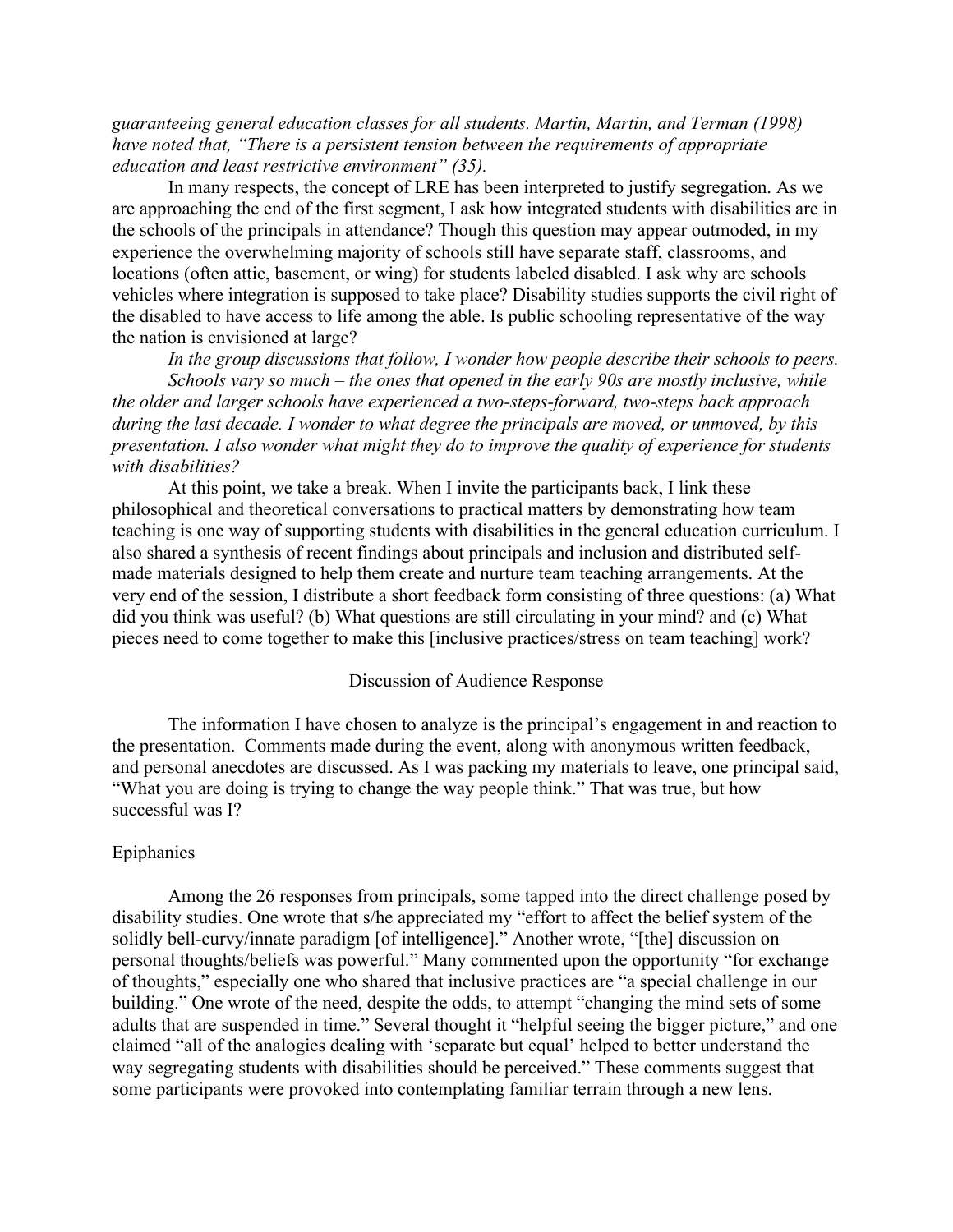## Resistance

At one point in the presentation, my supervisor whispered to me, "It sounds as if you are beating up on medicine." I was, I preferred to think, challenging the objectivity of science, and the unquestioned reverence it receives. Several people spoke defending science and the progress it has made to help many disabled and ill people. This gave me the opportunity to reassert that I was consciously using the voices of the disabled in their critique (and distrust) of medicine. What good is a "cure" if you are comfortable with who you are? Do "cures" negate those that already exist in their specific incarnation, reinforcing their devaluation? Do telethons and other fundraisers actually improve the *participation* of people with disabilities in society? If a particular condition, such as atypical craniofacial characteristics for a person who has Down Syndrome, or the removal of a breast due to cancer, a common response is plastic surgery. This often involves procedures that can be ongoing, expensive, and painful. However, surgery is a medical response to what is in essence a social issue: the intolerance of non-disabled people toward people with physical differences, be they congenital or acquired.

Another principal wrote, "How can we get students to behave in accordance with school rules so that they learn society cannot/will not provide the same support?" This question is problematic for several reasons, as it assumes students with disabilities are rule breakers, and their actions inherently wrong, while failing to ask schools to reflect on pedagogical and structural practices that are not necessarily in the best interests of students with disabilities (who often know this). It is clear that the notion of students in special education inevitably having behavior problems is a pervasive byproduct of the bifurcated system.

On another note, a principal wrote, "Not everyone thrives in full inclusion. This needs to be addressed as well." Though I understand this point, believing – due to particular contexts and circumstances – students and their families should have the choice of non inclusion in general education classrooms for all or part of the day, my thoughts are foremost with students currently segregated with little or no choice. Justifying exclusionary placements would have been counterproductive.

I have noticed that a shift from "we cannot do this" or "do we have to do this?" to "How can we best do this given our resources?" and, "What else might we need?" Still, there is ambivalence and misunderstanding that exists at this level. One principal commented that in inclusive classes in her school, "you can't tell the difference between who is and who is not a 'special education' student." As Sapon-Shevin (1996) points out, it is the expected assimilation, the homogenization of normality that needs to be questioned.

#### Intersections

It is noteworthy that two female African-American principals expressed discomfort in considering the analogy of legislation giving access to "mainstream" schooling according to categories of race and disability. One said within earshot (but not to the entire group) "I thought this was supposed to be about special education." Clearly, the connection was not explicit to everyone. However, the other had moved beyond her initial reticence by end of the presentation, asking me to repeat it with her school staff. Analysis of intersectional ties of multiple markers of identity such as ability, race, class, gender and sexuality, can complicate how we understand existence by adhering to categories often assumed as independent.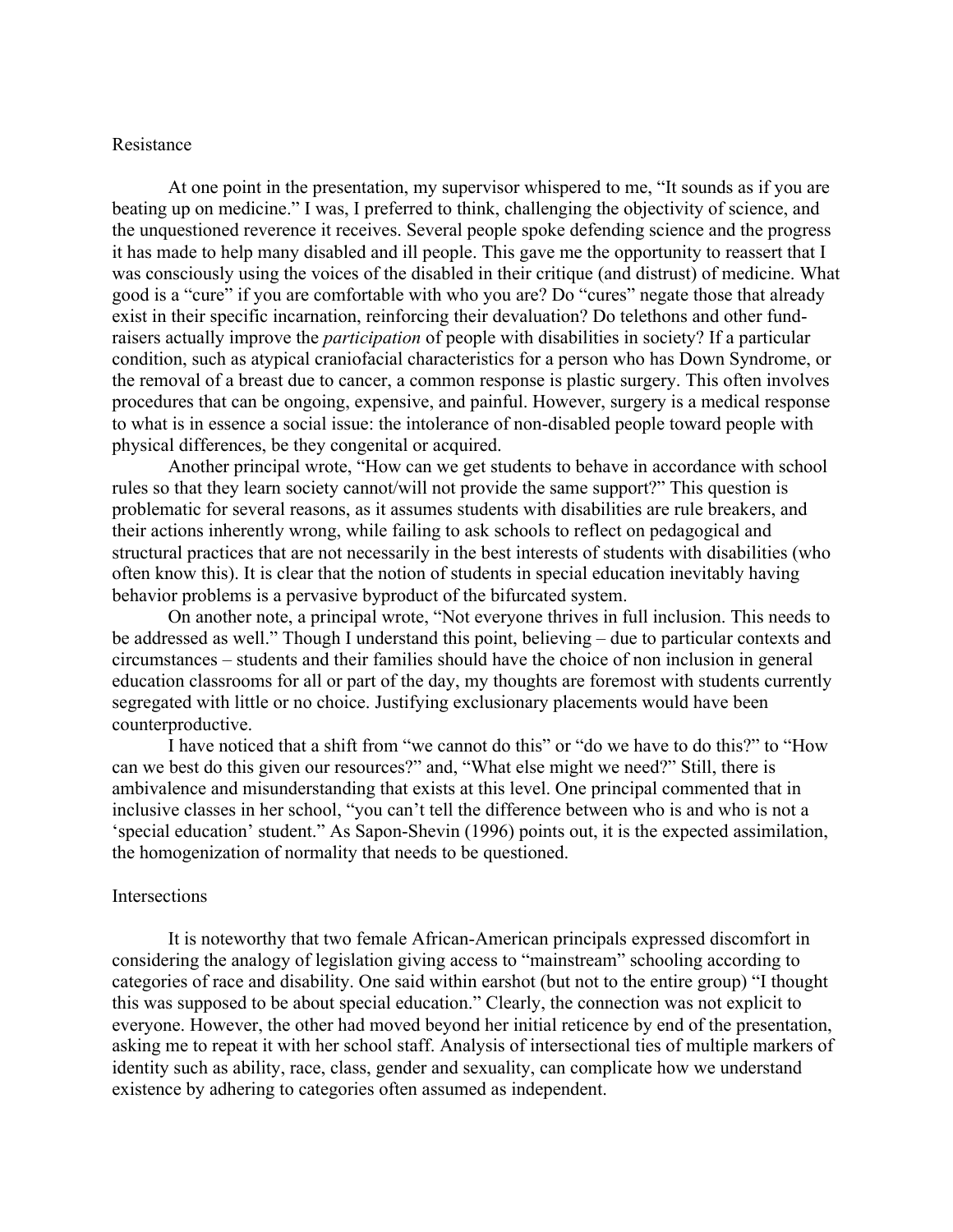One restraining force that pervades most people's thinking is the medical model of disability. In challenging the primacy of this model, audience members experience a jarring of entrenched beliefs. One participant vehemently defended the use of Ritalin as it has helped his disabled son adapt to college life. This sparked a rich discussion of the use of drugs to control people versus examining the environment and tasks individuals are expected to perform within it.

## Reflection on Practice

While one administrator described the presentation as "theoretical, philosophical, and practical," the majority of responses debated the pragmatics of seeing the video examples of team teaching and documents about lesson planning. In examining responses to "What questions are still circulating in your mind?" several comments stand out. One principal asked, "When will the State Education Department understand that 'one size does not fit all'?" Is this a cry of frustration at the restrictive options imposed by the state or does it absolve principals from promoting increased integration of students with disabilities and changes in teaching methodologies and curricula? Another wrote, "Will they change? Will they be more accepting of kids in general ed?" These are commonplace thoughts, but they are also formulated from a passive stance. Could the question be phrased actively as, "How can I promote and support change? How can I influence teachers to accept diversity within the classroom?" The original response prompts me to ask how ready, willing, and able are administrators? Equally important, how can they be supported in their efforts?

## Re-imagining Education for All Students

Can the invisible lines between general and special education be re-imagined for the benefit of everyone? One principal wrote, "General educators need to be taught to be special educators. Special educators need to be taught to be more assertive and participatory." This indicates the belief that this blurring of lines is not just possible, but preferable. The same person also asked, "How are students taught to be their own advocates?" This is an extremely important question, as it conveys the need to shift how we think about and work with students to facilitate self-empowerment.

One principal asked, "If we were to mainstream more kids, what would happen to our special ed. teachers?" This is interesting for several reasons. It echoes the concern from the *Brown v. Board of Education* video clip, that many of the African-American teachers in the dual system did lose their jobs. Perhaps more realistically, many special educators are currently reevaluating their role as they become increasingly connected to inclusive practices within the general education classroom. Probably, this question exemplifies how the able-bodied population is supported by the management of those labeled disabled, and the interests of the former often appear to supercede the concerns of the latter.

In responding to "What pieces need to come together to make it [increased inclusive practice] work?," many principals wrote of common planning time for staff, professional development, and financial support. Several did address the notion of how best to change perceptions. One principal believed s/he needed "open minded teachers and ritualized reflection around instruction," while another wrote, "viewing a heterogeneous classroom as beneficial to all students." In these comments it is possible to see an understanding of disability as diversity. Can this belief be internalized by an entire staff? Many feel the need to have a common belief system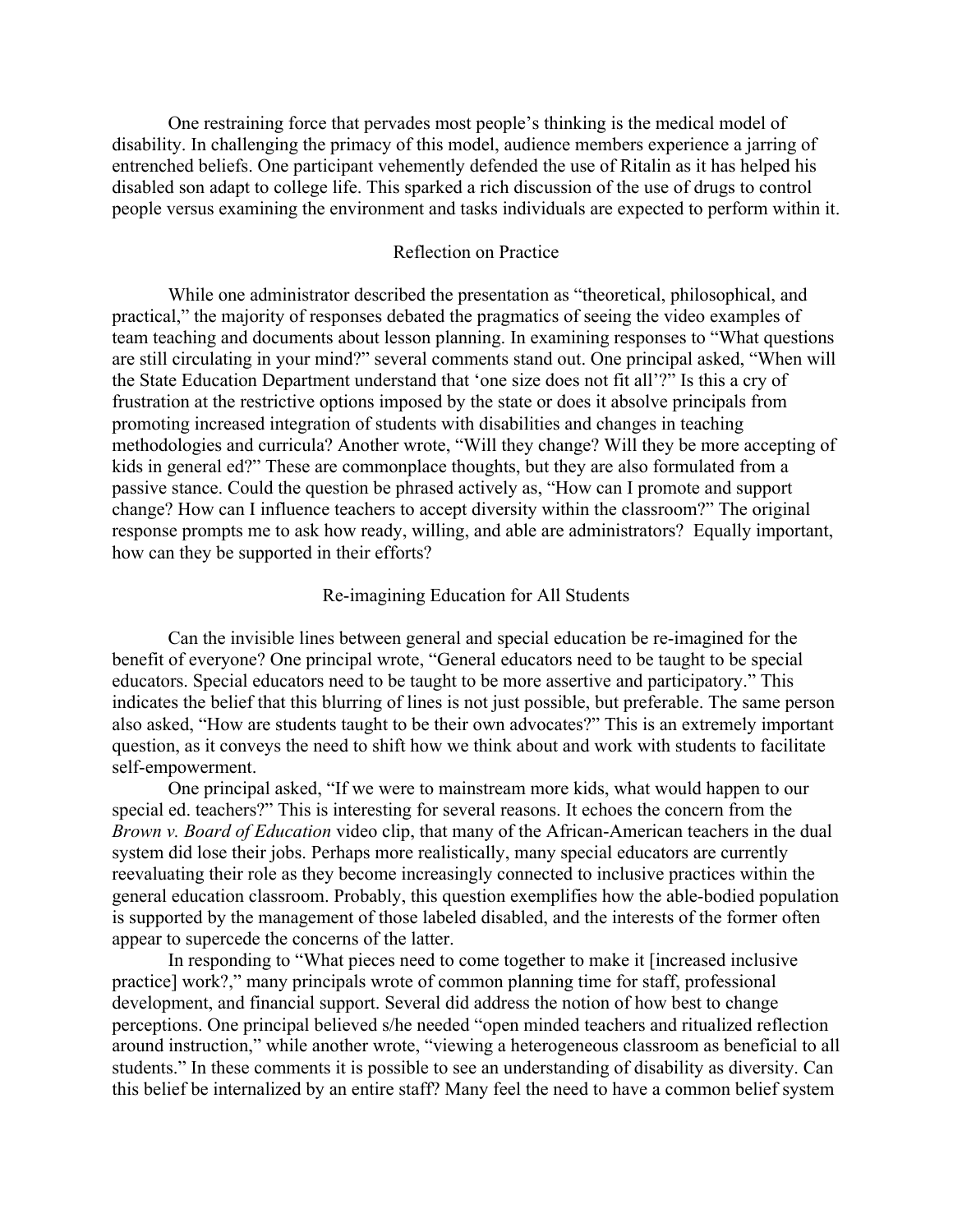among staff. One principal described the problem of "changing the mind sets of some adults that are suspended in time," while another stressed that "exceptionally strong, open-minded staff must be selected."

## Personal Feedback

Finally, several people talked to me after the presentation. One told me I "was a little opinionated" but he liked that. Another described how my passion and sincerity for these issues came through, making it hard to imagine someone else presenting the same material. Yet another principal complimented me on a good job saying, "You managed to include revisionist history, the Holocaust, and abortion – all topics people avoid in after-dinner conversations." How should I interpret these comments? Regarding being opinionated… who is not? Even those who resist change embody an opinion that the status quo is the preferred state. I recognize that aspects of disabilities studies are controversial, but *every* position is ideological. Regarding passion… I am glad it shows. Disability studies has enabled me to access new tools to further ideas I have held. I think the embrace of human difference is desirable in a heterogeneous society and disability *is* part of difference. As for including material that may trouble some… we need to be challenged to see things from multiple vantage points. Historical treatment of people with disabilities and contemporary practices *must* be discussed among others to create a greater understanding of these constructs as well as their connections. Together, these three comments from participants invoke the need for disability studies: (a) to criticize dominant ableist discourse, (b) to challenge oppression, and (c) to achieve a just society.

#### Conclusion

I have narrated my journey of using theoretical concepts within disability studies to serve practical ends in the field of education. Returning to my first question, I asked, "How can I infuse disability studies into "mainstream" educational thought?" For the duration of the presentation I believe I purposefully challenged entrenched attitudes toward the education of students with disabilities. I cannot say for sure how many had a "turning point" (Titchkosky 2002, 103), and there were more signs of resistance than epiphanies, but I did witness struggles in people's adjustment to this information. I will optimistically align myself here with researchers who claim *resistance is engagement* (Ellsworth 1989, Lather 1992). I believe my strategically chosen points started the audience into *beginning the examination of their deeply rooted beliefs*.

My second question was, "How can disability studies be used to challenge entrenched belief systems and attitudes toward the education of students with disabilities?" This narrowed the theoretical breadth of the first question to a specific area of practice. In connecting powerful ideas from disability studies to the practical needs of the school district, a space was created to engage in issues with depth and seriousness I had not witnessed before. Lines between personal and professional melded as schools and educational practices were contemplated.

Despite my satisfaction with the presentation, I am mindful of its singular venue. In the world of professional development significant change does not result from a "one-shot," unless it is followed up and such practices are incorporated within school cultures (Guskey and Huberman, 1995; Sparks, 1994). However, I am confident that the push to re-conceptualize disability in this and future, "in-service" presentations contains seeds of change. Ultimately,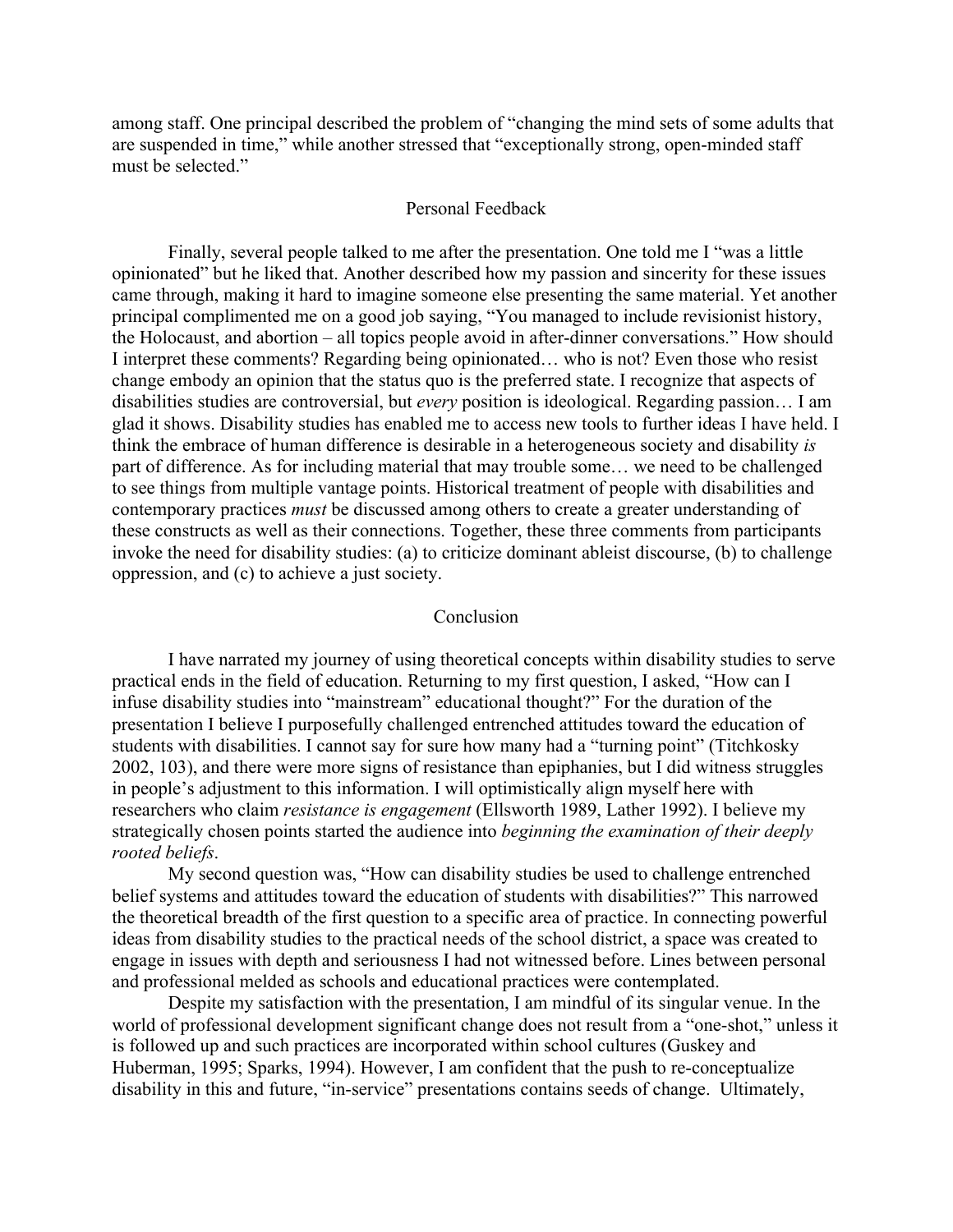disability studies introduces the possibility of a re-imagined educational landscape in which human diversity is not weeded out, but cultivated and celebrated. The growing number of schools contemplating how best to reintegrate students with disabilities can find ideas from disability studies as they restructure their classrooms. This is the juncture where we now find ourselves.

## Postscript

What needs to be done in order for disability studies to be embedded in teacher discussion groups, school-based action research projects, curricula-writing groups, Parent-Teacher Association agendas, and cabinet meetings of administrators? As Ware (2001) has demonstrated, "daring" to do disability studies is essential, in schools, universities and in-service staff development. Though theories circulate in universities, if they are to become reality, they must continue to be propagated among educators and in schools. By mutually developing means for the implementation of theories educators at both university and school levels can collaboratively *demonstrate* a commitment to change. Let us not wait and only hope for the better world envisioned by Clandinin and Connelly (2000); but create more dialogues that will bring it about.

**DAVID J. CONNOR** is a full time professional development specialist in New York City public schools. He is also a part time instructor and doctoral candidate at Teachers College, Columbia University. His dissertation is on the life experiences of working class Black and/or Latino/a urban youth labeled learning disabled. Connor would like to thank Dr. Susan Gabel, National Louis University, Chicago, for her insightful comments and helpful suggestions made during an earlier draft of this article.

Correspondence regarding this manuscript should be sent to 209 9th Ave., Apt. 13D, New York, NY 10001, TEL: 212-989-9428, Davidjuan1@aol.com.

## References

- Allan, Julie. 1999. *Actively seeking inclusion: Pupils with special needs in mainstream schools*. Philadelphia, PA: Falmer Press.
- Amos, Oris Elizabeth and Mary Frances Landers. 1984. Special education and multicultural education: A compatible marriage. *Theory into Practice,* 13: 144-150.
- Anderson, Lorin W. 1997. The stories teachers tell and what they tell us. *Teaching and Teacher Education* 13: 131-136.
- Bahktin, Mikhail M. 1981. *The dialogic imagination: Four essays by M.M. Bakhtin*. Austin, TX: University of Texas Press.
- Banks, Stephen P., and Anna Banks. 2000. Reading "The critical life": Autoethnography as pedagogy. *Communication Education* 49: 233-238.

Brown v. Board of Education of Topeka, 347 U.S. 483 (1954).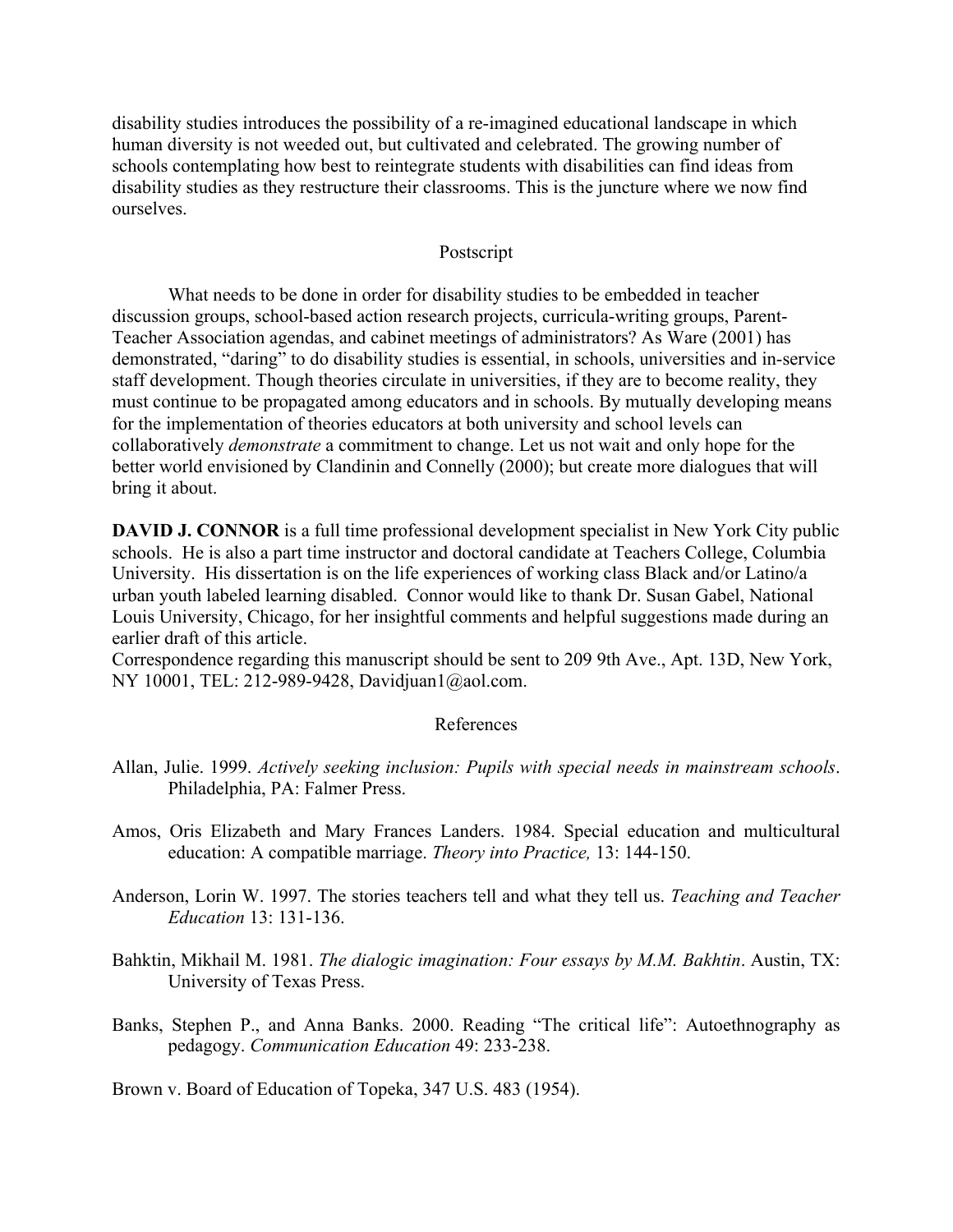- Bullough, Robert V., and Stefinee Pinnegar. 2001. Guidelines for quality in autobiographical forms of self-study research. *Educational Researcher* 30: 13-21.
- Clandinin, D. Jean, and F. Michael Connelly. 2000. *Narrative inquiry: Experience and story in qualitative research*. San Francisco: Jossey-Bass.
- Corker, Mairian. 1998. Disability discourse in the postmodern world. In *The Disability Reader*, edited by T. Shakespeare. London: Cassell.
- Corker, Mairian and Tom Shakespeare. 2002. Mapping the terrain. In *Disability/Post-modernity,*  edited by M. Corker & T. Shakespeare. London: Continuum.
- Crawford, Lyall. 1996. Personal ethnography. *Communication Monographs* 63: 158-170.
- Davis, Lennard J. 1995. Constructing normalcy. In *Enforcing Normalcy, Disability, Deafness, and the Body,* edited by L.J. Davis. New York: Verso.
- Delpit, Lisa. 1995. *Other people's children*. New York: The New Press.
- Doyle, Walter. 1997. Heard any really good stories lately? A critique of the critics of narrative in educational research. *Teaching and Teacher Education* 13: 93-99.
- Elba-Luwisch, Freema. 1997. Narrative research: Political issues and implications. *Teaching and Teacher Education* 13: 75-83.
- Ellis, Carolyn. 1997. Evocative autoethnography: Writing emotionally about our lives. In *Representation and the text*, edited by W.G. Tierney and Y.S. Lincoln. Albany: State University of New York Press.
- Ellsworth, Elizabeth. 1989. Why doesn't this feel empowering? Working through the repressive myths of critical pedagogy. *Harvard Educational Review*, 59: 297-324.
- Fairbanks, Colleen M. 1996. Telling stories: Reading and writing research narratives. *Journal of Curriculum and Supervision* 11: 320-340.
- Ferri, B. A., Keefe, C. A., & Gregg, N. 2001. Teachers with learning disabilities: A view from both sides of the desk. *Journal of Learning Disabilities*, 34: 22-32.
- Foucault, Michel. 1977. Intellectuals and power. In *Language, counter-memory, practice, edited by D.F. Bouchard.* Ithaca, New York: Cornell University Press.
- Foucault, Michel. 1980. *Power/knowledge: Selected interviews and other writings*, 1972-77. New York: Pantheon Books.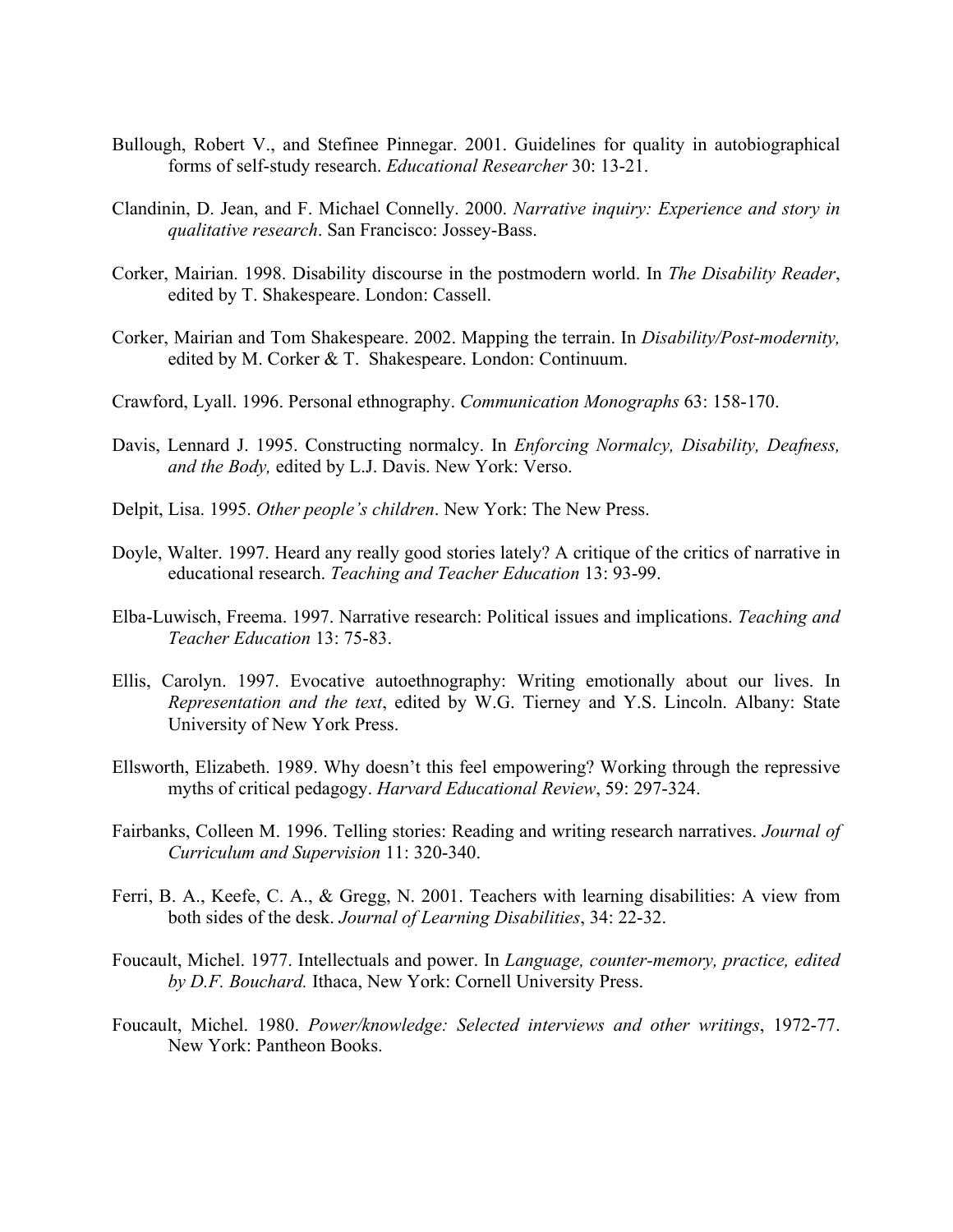- Foucault, Michel. 1994. *The birth of the clinic: An archeology of medical perception*. New York: Vintage Books.
- Freire, Paolo. 1970. *Pedagogy of the oppressed.* New York: Continuum.
- Gabel, Susan L. 2001. "I wash my face with dirty water": Narratives of disability and pedagogy. *Journal of Teacher Education,* 52: 31-47.
- Gardner, Allan. and Dorothy Kerzner Lipsky. 1987. Beyond special education: Toward a quality system for all students. *Harvard Educational Review, 57*: 367-395.
- Geertz, Clifford. 1988. *Works and lives: The anthropologist as author*. Stanford, CA: Stanford University Press.
- Gould, Stephen J. 1996. *The mismeasure of man.* New York: Norton.
- Gudmundsdottir, Sigrun. 1997. Introduction to the theme issue of "narrative perspectives on research on teaching and teacher education". *Teaching and Teacher Education* 13:1-3.
- Guskey, Thomas R. and Michael Huberman, eds. 1995. *Professional development in education.*  Teachers College Press: New York.
- Hampton, Henry and Steve Fayer. 1990. *Voices of freedom: An oral history of the civil rights movement from the 1950s through the 1980s.* New York: Bantam.
- Hooks, Bell. 1994. *Teaching to transgress.* New York: Routledge.
- Individuals with Disabilities Act (IDEA) of 1991, P.L. 105-17. U.S. Department of Education, Washington DC.
- Johnson, Mark. 1987. *The body in the mind: The bodily basis of meaning, imagination, and reason*. Chicago: University of Chicago Press.
- Karagiannis, Anastasios. 2000. Soft disability in schools: Assisting or confining at risk children and youth? *Journal of Educational Thought,* 34: 113-134.
- King, Joyce E. 1991. Dysconscious racism: Ideology, identity, and the miseducation of teachers. *Journal of Negro Education*, 60: 133-146.
- Kumashiro, Kevin. 2000. Toward a theory of anti-oppressive education. *Review of Educational Research,* 70: 25-54.
- Lather, Patti. 1992. Critical frames in educational research: Feminist and post-structural perspectives. *Theory into Practice*, 31: 87-99.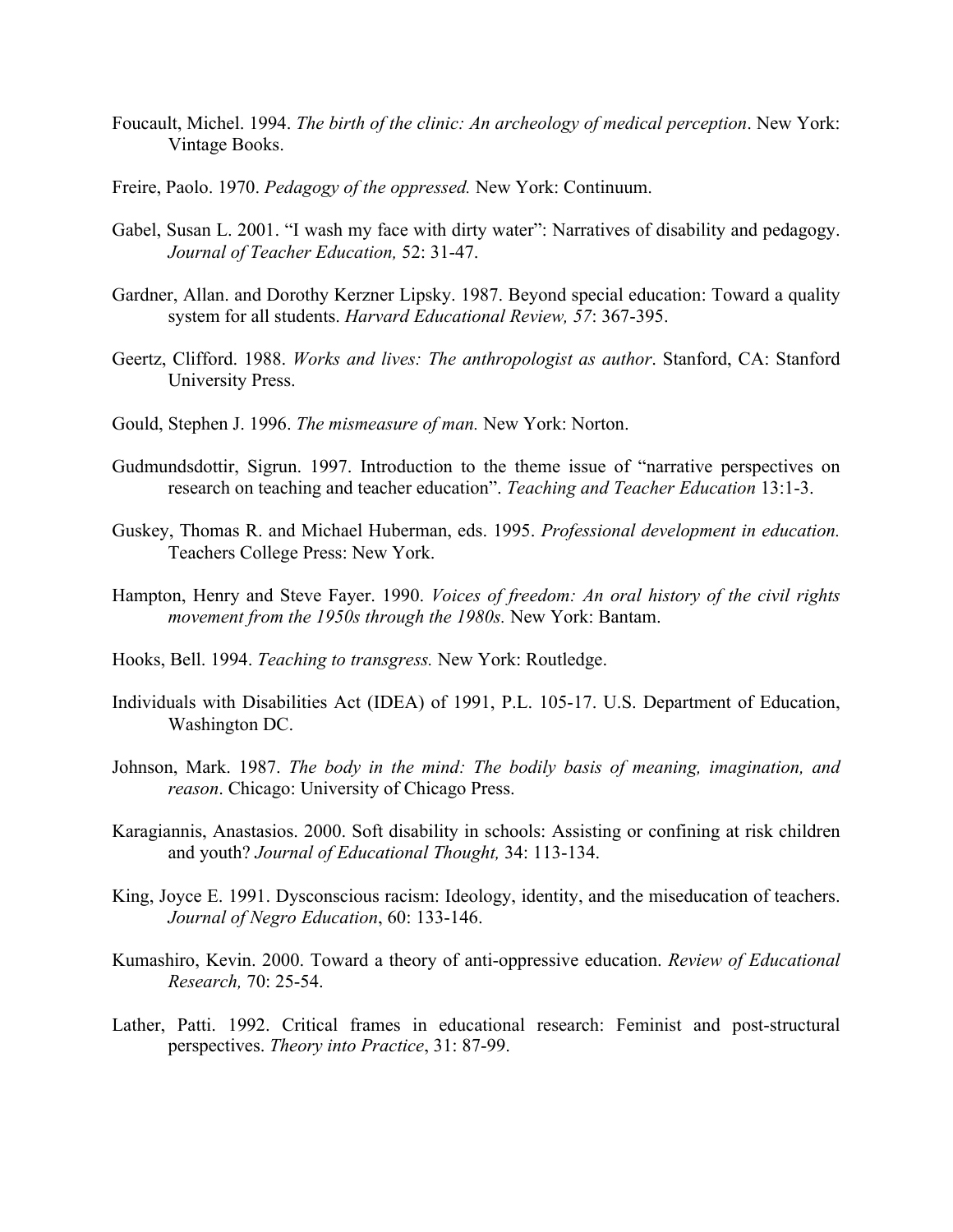- Lincoln, Yvonna S. 1997. Self, subject, audience, text: Living at the edge, writing at the margins. In *Representation and the text*, edited by W.G. Tierney and Y.S. Lincoln. Albany: State University of New York Press.
- Linton, Simi. 1998. *Claiming disability*. New York: New York University Press.
- Lipsky, Dorothy Kerzner, and Allan Gartner, A. 1997. *Inclusion and school reform: Transforming America's classrooms.* Maryland: Paul H. Brookes.
- Marshall, Kevin. 2001. I will not succumb to obstacles. In *Learning disabilities & life stories*, edited by P. Rodis, S. Garrod, and M.L. Boscardin. Needham Heights, MA: Allyn & Bacon.
- Mitchell, David T., and Sharon Snyder. 2000. *Narrative prosthesis: Disability and the dependencies of discourse*. Michigan: University of Michigan Press.
- Morris, Jenny. 2001. Unhealthy disabled: Treating chronic illnesses as disabilities*. Hypatia,* 16: 1-16.
- O'Connor, Gretchen. 2001. Bad. In *Learning disabilities & life stories*, edited by P. Rodis, S. Garrod, and M.L. Boscardin. Needham Heights, MA: Allyn & Bacon.
- Oliver, Michael. 1996. *Understanding disability: From theory to practice.* New York: St. Martin's Press.
- Patton, S., & Mondale, S. (Producers). 1989. *School: the story of American public education* [television series]. Princeton, New Jersey: Films for the Humanities & Sciences.
- Pelkey, Lynn. 2001. In the LD bubble. In *Learning disabilities & life stories*, edited by P. Rodis, S. Garrod, and M.L. Boscardin. Needham Heights, MA: Allyn & Bacon.
- Piziali, Aaron. 2001. Revolution. In *Learning disabilities & life stories*, edited by P. Rodis, S. Garrod, and M.L. Boscardin. Needham Heights, MA: Allyn & Bacon.
- Proctor, Robert N. 1995. The destruction of "lives not worth living." In *Deviant bodies: Critical perspectives on difference in science and popular culture*, edited by J. Terry & J. Urla. Bloomington: Indiana University Press.
- Reid, D. Kim, and Linda J. Button. 1995. Anna's story: Narratives of personal experience about being labeled learning disabled. *Journal of Learning Disabilities,* 28: 602-614.
- Richardson, Laurel. 1994. Writing: A method of inquiry. In *Handbook of qualitative research*, edited by N.K. Denzin and Y.K. Lincoln. Thousand Oaks, California: Sage.
- Rodis, P., Garrod, A., & Boscardin, M. L., eds. 1989. *Learning disabilities & life stories*. Needham Heights, MA: Allyn & Bacon.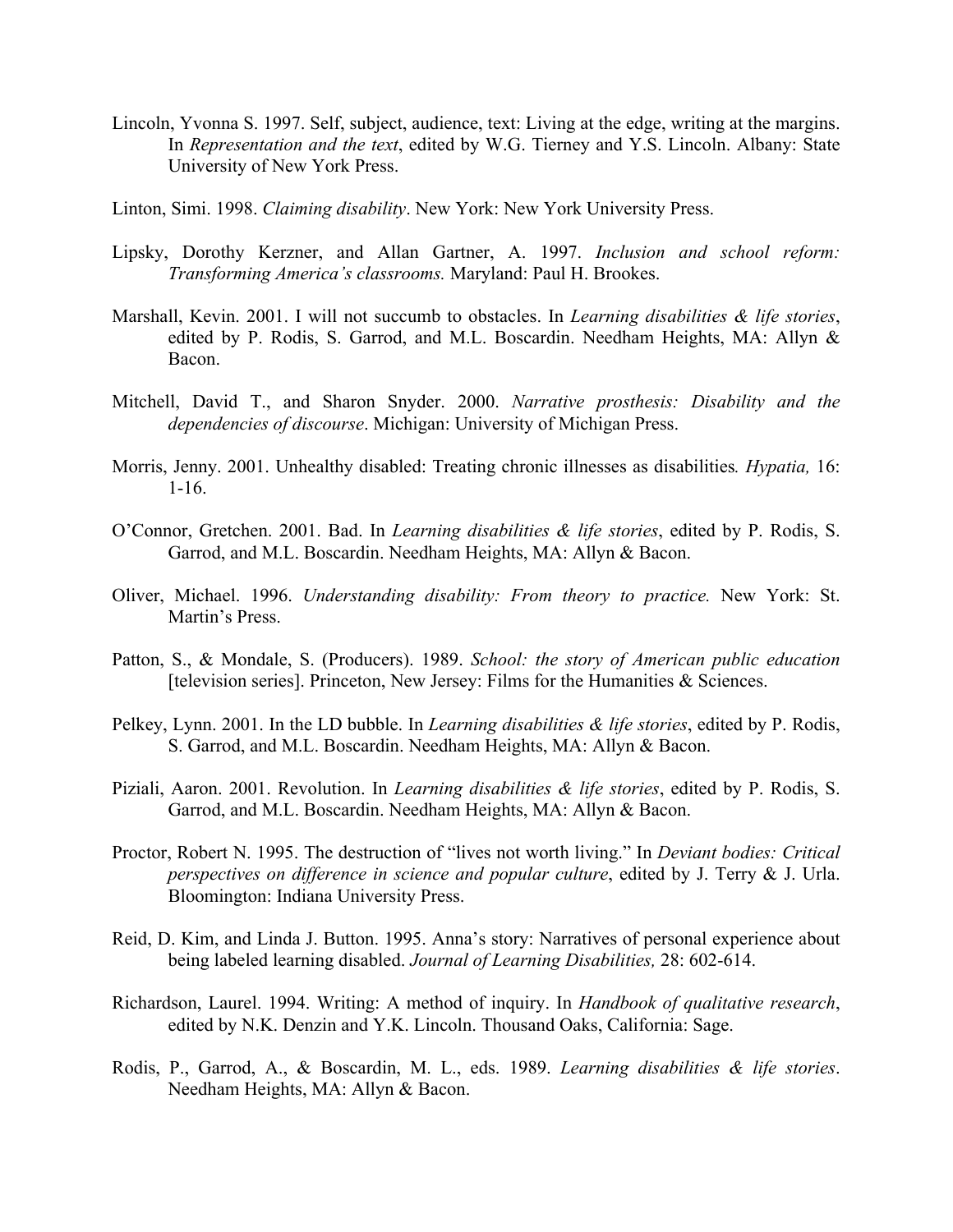- Sapon-Shevin, M. 1996. Full inclusion as disclosing tablet: Revealing the flaws in our present system. *Theory Into Practice, 35*: 35-41.
- Shakespeare, Tom. 1994. Cultural representations of disabled people. *Disability and Society,* 9: 283-299.

Shapiro, Joseph P. 1993. *No pity.* New York: Three Rivers Press.

- Skrtic, Thomas. 1991. *Behind special education: A critical analysis of professional culture and school organization*. Colorado: Love Publishing House.
- Sparks, Dennis. 1994. A paradigm shift in staff development. Journal of Staff Development, 15: 26-29.
- Tierney, William G. 1997. Lost in translation: Time and voice in qualitative research. In *Representation and the text*, edited by W.G. Tierney and Y.S. Lincoln. Albany: State University of New York Press.
- Titchkosky, Tanya. 2002. Cultural maps: Which way to disability? In *Disability/postmodernity*, edited by M. Corker and T. Shakespeare. London: Continuum
- Varenne, Herve, and Ray McDermott, R. 1998. *Successful failure: The schools America builds.*  Boulder, CO: Westview Press.
- Valle, Jan & Aponte, Elsie. 2002. IDEA and collaboration: A Bakhtinian perspective on parent and professional discourse. *Journal of Learning Disabilities,* 35: 469-479.
- Vee, Nelson. 2001. Riding the drug and alcohol train. In *Learning disabilities & life stories*, edited by P. Rodis, S. Garrod, and M.L. Boscardin. Needham Heights, MA: Allyn & Bacon.
- Ware, Linda. 2001. Writing, identity, and the other: Dare we do disabilities studies? *Journal of Teacher Education, 52*: 107-123.
- Wendell, Susan. 1999. Feminism, disability, and the transcendence of the body. In *Feminist Theory and the Body: A Reader,* edited by J. Price & M. Shildrick. NY: Routledge.
- Wendell, Susan. (2001). Unhealthy disabled: Treating chronic illnesses as disabilities, *Hypatia, 16*: 17-33.